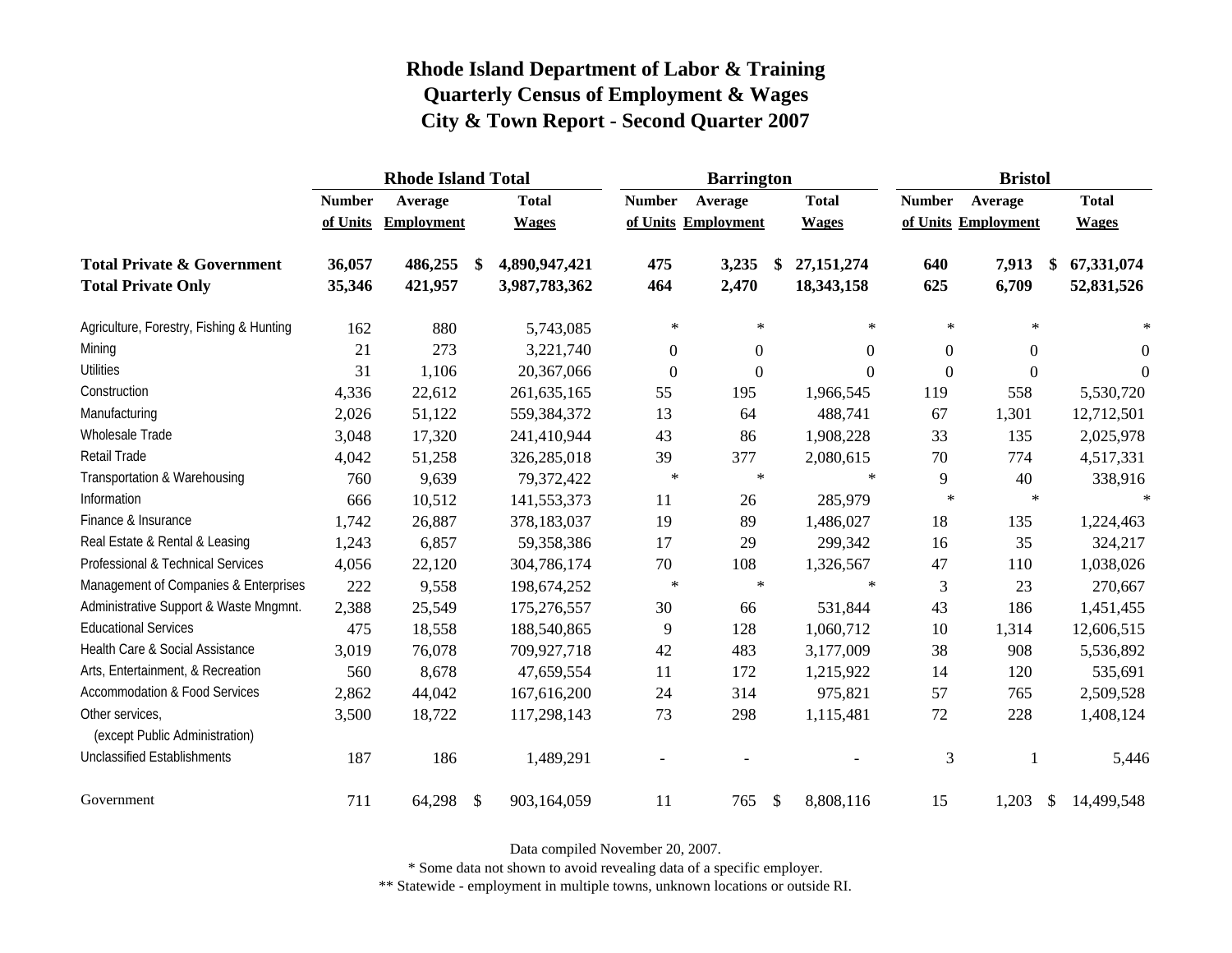|                                                   | <b>Burrillville</b> |                     |                           |              | <b>Central Falls</b> |                     |    |                  |        | <b>Charlestown</b> |                     |                  |  |              |
|---------------------------------------------------|---------------------|---------------------|---------------------------|--------------|----------------------|---------------------|----|------------------|--------|--------------------|---------------------|------------------|--|--------------|
|                                                   | <b>Number</b>       | Average             |                           | <b>Total</b> | <b>Number</b>        | Average             |    | <b>Total</b>     |        | <b>Number</b>      | Average             |                  |  | <b>Total</b> |
|                                                   |                     | of Units Employment |                           | <b>Wages</b> |                      | of Units Employment |    | <b>Wages</b>     |        |                    | of Units Employment |                  |  | <b>Wages</b> |
| <b>Total Private &amp; Government</b>             | 299                 | 2,958               | -\$                       | 23,009,423   | 255                  | 3,073               | \$ | 28,223,827       |        | 250                |                     | 1,728<br>\$      |  | 14,217,475   |
| <b>Total Private Only</b>                         | 284                 | 2,314               |                           | 16,724,401   | 244                  | 2,191               |    | 17,216,543       |        | 236                |                     | 1,543            |  | 12,363,441   |
| Agriculture, Forestry, Fishing & Hunting          | $\ast$              | $\ast$              |                           | $\ast$       | $\overline{0}$       | $\boldsymbol{0}$    |    | $\boldsymbol{0}$ |        | $\boldsymbol{0}$   |                     | $\boldsymbol{0}$ |  | $\mathbf{0}$ |
| Mining                                            | $\overline{0}$      | $\boldsymbol{0}$    |                           | $\Omega$     | $\Omega$             | $\Omega$            |    | $\Omega$         |        | $\ast$             |                     | $\ast$           |  | $\ast$       |
| <b>Utilities</b>                                  | 3                   | 45                  |                           | 718,371      | $\Omega$             | $\boldsymbol{0}$    |    | $\Omega$         |        | $\boldsymbol{0}$   |                     | $\boldsymbol{0}$ |  | $\theta$     |
| Construction                                      | 68                  | 264                 |                           | 2,655,067    | 26                   | 131                 |    | 1,226,048        |        | 60                 |                     | 200              |  | 1,916,629    |
| Manufacturing                                     | 10                  | 363                 |                           | 3,608,713    | 34                   | 697                 |    | 6,837,341        | $\ast$ |                    | $\ast$              | $\ast$           |  |              |
| Wholesale Trade                                   | 20                  | 41                  |                           | 530,629      | 10                   | 89                  |    | 889,817          |        | 12                 |                     | 35               |  | 498,041      |
| Retail Trade                                      | 16                  | 161                 |                           | 772,313      | 36                   | 187                 |    | 1,183,980        |        | 24                 |                     | 148              |  | 852,799      |
| Transportation & Warehousing                      | 5                   | 12                  |                           | 120,239      | 5                    | 84                  |    | 416,332          |        | $\ast$             |                     | $\ast$           |  | $\ast$       |
| Information                                       |                     | 24                  |                           | 187,161      | $\boldsymbol{0}$     | $\boldsymbol{0}$    |    | $\Omega$         | $\ast$ |                    | $\ast$              | $\ast$           |  |              |
| Finance & Insurance                               |                     | 18                  |                           | 184,953      | 13                   | 78                  |    | 617,035          |        | 4                  |                     | 28               |  | 316,218      |
| Real Estate & Rental & Leasing                    | 7                   | 15                  |                           | 68,836       | 7                    | 54                  |    | 346,747          |        | 10                 |                     | 21               |  | 222,763      |
| Professional & Technical Services                 | 18                  | 57                  |                           | 655,457      | 11                   | 23                  |    | 151,873          |        | 21                 |                     | 58               |  | 676,726      |
| Management of Companies & Enterprises             | $\ast$              | $\ast$              |                           | $\ast$       | $\mathbf{0}$         | $\mathbf{0}$        |    | $\overline{0}$   |        | $\overline{0}$     |                     | $\boldsymbol{0}$ |  | $\theta$     |
| Administrative Support & Waste Mngmnt.            | 18                  | 99                  |                           | 669,662      | 13                   | 281                 |    | 2,276,287        |        | 22                 |                     | 85               |  | 573,702      |
| <b>Educational Services</b>                       | 6                   | 38                  |                           | 145,213      | $\ast$               | $\ast$              |    | $\ast$           |        | $\overline{0}$     |                     | $\boldsymbol{0}$ |  | $\Omega$     |
| Health Care & Social Assistance                   | 18                  | 500                 |                           | 3,204,247    | 20                   | 240                 |    | 1,605,230        |        | 18                 |                     | 192              |  | 1,617,196    |
| Arts, Entertainment, & Recreation                 | 6                   | 57                  |                           | 193,451      | $\ast$               | $\ast$              |    | $\ast$           |        | 5                  |                     | 25               |  | 277,676      |
| Accommodation & Food Services                     | 26                  | 431                 |                           | 1,292,642    | 32                   | 162                 |    | 585,820          |        | 20                 |                     | 248              |  | 776,769      |
| Other services,<br>(except Public Administration) | 44                  | 174                 |                           | 1,599,852    | 34                   | 131                 |    | 765,847          |        | 20                 |                     | 41               |  | 193,560      |
| <b>Unclassified Establishments</b>                | $\overline{2}$      | $\boldsymbol{0}$    |                           | 2095         | $\ast$               | $\ast$              |    | $\ast$           |        |                    |                     |                  |  |              |
| Government                                        | 15                  | 645                 | $\boldsymbol{\mathsf{S}}$ | 6,285,022    | 11                   | 881                 | \$ | 11,007,284       |        | 14                 |                     | 186<br>\$        |  | 1,854,034    |

Data compiled November 20, 2007.

\* Some data not shown to avoid revealing data of a specific employer.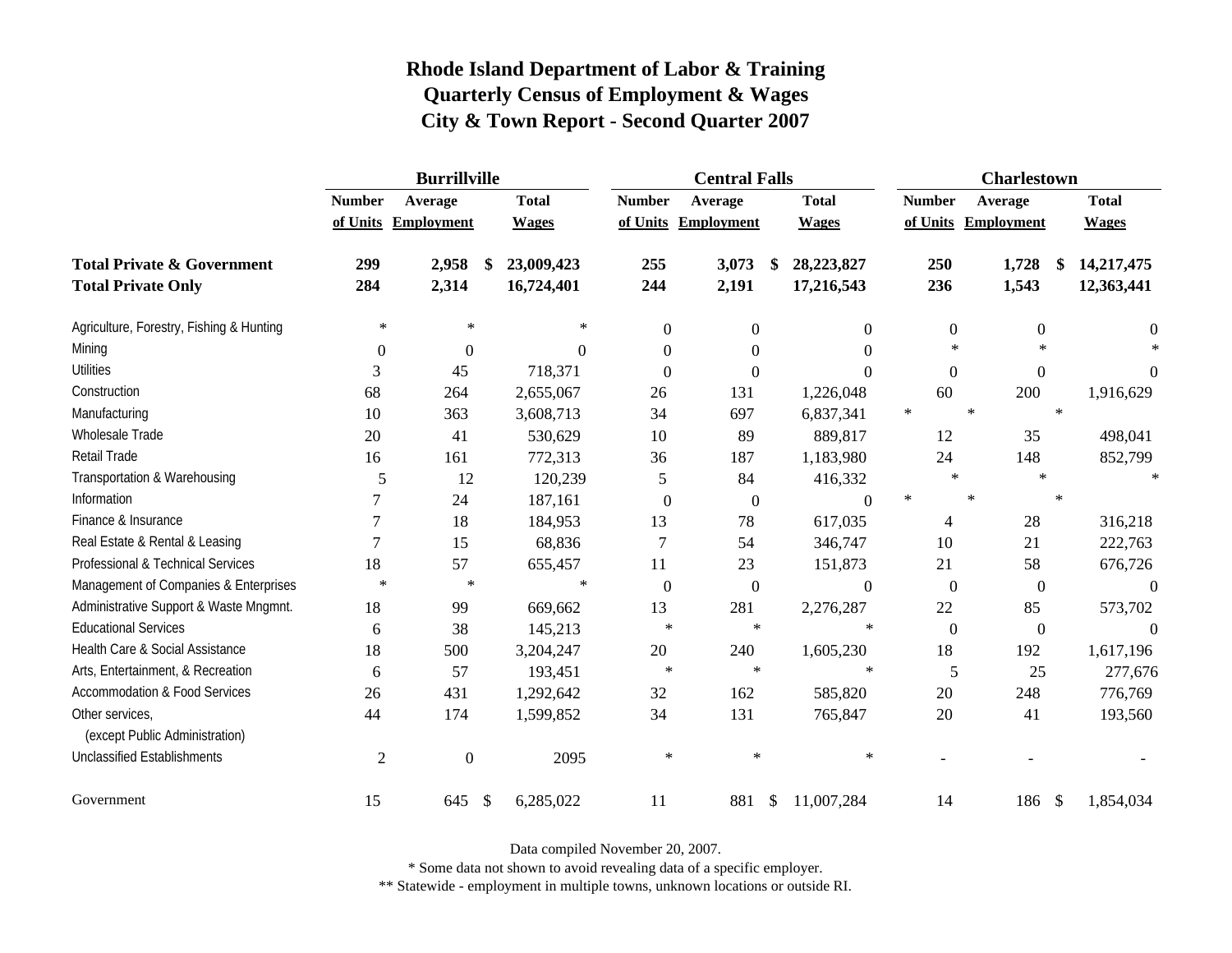|                                                   |                  | Coventry            |              |               | <b>Cranston</b>     |                              | <b>Cumberland</b> |                          |              |  |
|---------------------------------------------------|------------------|---------------------|--------------|---------------|---------------------|------------------------------|-------------------|--------------------------|--------------|--|
|                                                   | <b>Number</b>    | Average             | <b>Total</b> | <b>Number</b> | Average             | <b>Total</b>                 | <b>Number</b>     | Average                  | <b>Total</b> |  |
|                                                   |                  | of Units Employment | <b>Wages</b> |               | of Units Employment | <b>Wages</b>                 |                   | of Units Employment      | <b>Wages</b> |  |
| <b>Total Private &amp; Government</b>             | 784              | 8,631<br>\$         | 67,162,672   | 2,631         | 36,492              | 364,047,320                  | 907               | 10,257<br>\$             | 93,444,148   |  |
| <b>Total Private Only</b>                         | 766              | 7,176               | 51,107,921   | 2,609         | 29,694              | 259,739,025                  | 889               | 8,764                    | 81,148,718   |  |
| Agriculture, Forestry, Fishing & Hunting          | $\mathfrak{Z}$   | 16                  | 46,449       | 6             | 29                  | 202,557                      | $\ast$            | $\ast$                   | $\ast$       |  |
| Mining                                            | $\Omega$         | $\overline{0}$      | $\Omega$     | $\ast$        | $\ast$              | $\ast$                       | $\ast$            | $\star$                  | $\ast$       |  |
| <b>Utilities</b>                                  | $\boldsymbol{0}$ | $\boldsymbol{0}$    | $\Omega$     | $\ast$        | $\ast$              | $\ast$                       | $\ast$            | $\ast$                   | $\ast$       |  |
| Construction                                      | 180              | 695                 | 6,287,971    | 315           | 1,497               | 17,845,270                   | 147               | 1,041                    | 11,850,496   |  |
| Manufacturing                                     | 47               | 798                 | 10,046,877   | 189           | 4,513               | 51,926,165                   | 46                | 1,801                    | 17,620,069   |  |
| Wholesale Trade                                   | 50               | 224                 | 2,657,465    | 205           | 1,842               | 21,508,861                   | 92                | 838                      | 11,342,086   |  |
| Retail Trade                                      | 95               | 1,736               | 10,955,277   | 314           | 4,357               | 27,890,461                   | 80                | 965                      | 5,346,889    |  |
| Transportation & Warehousing                      | 16               | 337                 | 1,957,152    | 60            | 668                 | 6,580,331                    | 23                | 458                      | 4,383,934    |  |
| Information                                       | 8                | 25                  | 255,315      | 31            | 1,450               | 21,129,277                   | 22                | 129                      | 843,980      |  |
| Finance & Insurance                               | 22               | 120                 | 901,232      | 149           | 1,232               | 13,177,760                   | 42                | 258                      | 5,049,442    |  |
| Real Estate & Rental & Leasing                    | 26               | 87                  | 576,417      | 104           | 585                 | 6,011,176                    | 38                | 113                      | 1,246,937    |  |
| Professional & Technical Services                 | 59               | 182                 | 1,874,693    | 267           | 1,654               | 20,215,544                   | 86                | 351                      | 4,536,322    |  |
| Management of Companies & Enterprises             | 4                | 52                  | 689,635      | 14            | 300                 | 4,425,973                    | 3                 | $\overline{\mathcal{A}}$ | 96,365       |  |
| Administrative Support & Waste Mngmnt.            | 58               | 304                 | 2,105,752    | 192           | 2,515               | 15,208,602                   | 50                | 183                      | 1,475,492    |  |
| <b>Educational Services</b>                       | $\overline{7}$   | 108                 | 510,805      | 35            | 403                 | 2,613,174                    | 9                 | 109                      | 442,261      |  |
| Health Care & Social Assistance                   | 39               | 966                 | 6,639,514    | 257           | 3,822               | 28,577,870                   | 79                | 1,093                    | 8,032,884    |  |
| Arts, Entertainment, & Recreation                 | 8                | 65                  | 136,668      | 26            | 316                 | 1,387,738                    | 12                | 68                       | 302,333      |  |
| <b>Accommodation &amp; Food Services</b>          | 70               | 1,157               | 3,644,190    | 180           | 2,830               | 10,211,711                   | 53                | 591                      | 1,840,976    |  |
| Other services,<br>(except Public Administration) | 74               | 304                 | 1,822,509    | 256           | 1,607               | 9,987,217                    | 101               | 602                      | 4,157,859    |  |
| <b>Unclassified Establishments</b>                |                  |                     |              | $\ast$        | $\ast$              | $\ast$                       | 3                 | 5                        | 15,521       |  |
| Government                                        | 18               | 1,457<br>\$         | 16,054,751   | 22            | 6,797               | $\mathcal{S}$<br>104,308,295 | 18                | 1,492<br>-S              | 12,295,430   |  |

Data compiled November 20, 2007.

\* Some data not shown to avoid revealing data of a specific employer.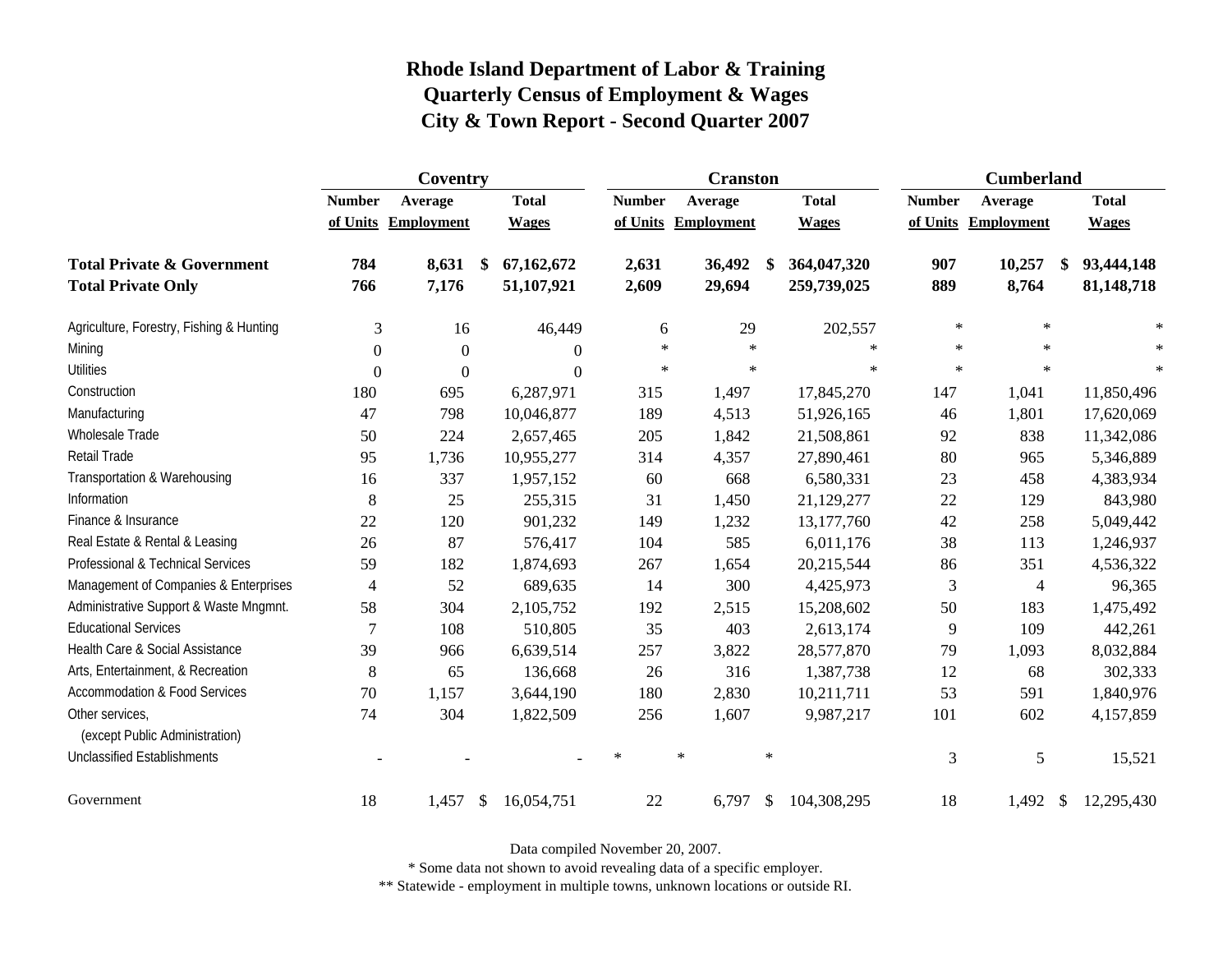|                                                   |                | <b>East Greenwich</b> |              |                  | <b>East Providence</b> |                   | <b>Exeter</b>  |                        |              |  |
|---------------------------------------------------|----------------|-----------------------|--------------|------------------|------------------------|-------------------|----------------|------------------------|--------------|--|
|                                                   | <b>Number</b>  | Average               | <b>Total</b> | <b>Number</b>    | Average                | <b>Total</b>      | <b>Number</b>  | Average                | <b>Total</b> |  |
|                                                   |                | of Units Employment   | <b>Wages</b> |                  | of Units Employment    | <b>Wages</b>      |                | of Units Employment    | <b>Wages</b> |  |
| <b>Total Private &amp; Government</b>             | 767            | 7,349<br>S.           | 67,728,222   | 1,566            | 23,439                 | 222,478,770<br>\$ | 183            | 1,277<br>$\mathbf{\$}$ | 8,809,056    |  |
| <b>Total Private Only</b>                         | 753            | 6,594                 | 59,915,520   | 1,543            | 21,536                 | 194,235,001       | 177            | 1,175                  | 7,915,348    |  |
| Agriculture, Forestry, Fishing & Hunting          | 3              | 16                    | 106,531      | $\boldsymbol{0}$ | $\boldsymbol{0}$       | $\boldsymbol{0}$  | 8              | 160                    | 802,484      |  |
| Mining                                            | $\theta$       | $\boldsymbol{0}$      | $\mathbf{0}$ | $\theta$         | $\boldsymbol{0}$       | $\Omega$          | $\overline{0}$ | $\overline{0}$         |              |  |
| <b>Utilities</b>                                  | $\theta$       | $\boldsymbol{0}$      | $\Omega$     | $\theta$         | $\boldsymbol{0}$       | $\Omega$          | $\overline{0}$ | $\boldsymbol{0}$       | $\Omega$     |  |
| Construction                                      | 53             | 311                   | 3,525,628    | 233              | 1,331                  | 16,843,595        | 32             | 99                     | 894,134      |  |
| Manufacturing                                     | 29             | 815                   | 7,846,639    | 113              | 2,733                  | 27,141,660        | $\,8\,$        | 42                     | 472,685      |  |
| Wholesale Trade                                   | 79             | 358                   | 7,485,423    | 122              | 1,345                  | 15,989,435        | 10             | 66                     | 590,364      |  |
| <b>Retail Trade</b>                               | 74             | 759                   | 5,446,534    | 146              | 1,904                  | 13,906,830        | 17             | 85                     | 517,418      |  |
| Transportation & Warehousing                      | 5              | 101                   | 818,218      | 32               | 161                    | 1,566,584         | 7              | 78                     | 424,853      |  |
| Information                                       | 19             | 52                    | 597,812      | 22               | 393                    | 5,416,184         | $\ast$         | $\ast$                 | $\ast$       |  |
| Finance & Insurance                               | 57             | 463                   | 5,585,666    | 126              | 3,870                  | 36,241,094        | $\ast$         | $\star$                | $\ast$       |  |
| Real Estate & Rental & Leasing                    | 37             | 151                   | 1,327,674    | 52               | 241                    | 2,193,290         | $\ast$         | $\ast$                 | $\ast$       |  |
| Professional & Technical Services                 | 108            | 502                   | 7,789,083    | 163              | 1,208                  | 14,640,212        | 18             | 56                     | 576,277      |  |
| Management of Companies & Enterprises             | $\overline{4}$ | 36                    | 603,031      | 8                | 106                    | 850,809           | $\overline{0}$ | $\boldsymbol{0}$       | $\Omega$     |  |
| Administrative Support & Waste Mngmnt.            | 42             | 224                   | 2,052,058    | 98               | 1,051                  | 7,016,163         | 19             | 129                    | 1,201,910    |  |
| <b>Educational Services</b>                       | 13             | 218                   | 1,546,570    | 19               | 671                    | 5,507,850         | $\overline{4}$ | 18                     | 176,569      |  |
| Health Care & Social Assistance                   | 87             | 1,058                 | 9,026,017    | 143              | 3,837                  | 34,682,155        | 12             | 214                    | 1,337,277    |  |
| Arts, Entertainment, & Recreation                 | 13             | 112                   | 620,541      | 21               | 514                    | 2,170,170         | 5              | 38                     | 229,292      |  |
| <b>Accommodation &amp; Food Services</b>          | 57             | 1,085                 | 3,958,975    | 107              | 1,461                  | 4,852,728         | 11             | 144                    | 428,155      |  |
| Other services,<br>(except Public Administration) | 70             | 328                   | 1,529,024    | 135              | 706                    | 5,185,806         | 16             | 36                     | 193,010      |  |
| <b>Unclassified Establishments</b>                | 3              | 5                     | 50,096       | 3                | 4                      | 30,436            | $\overline{0}$ | $\mathbf{0}$           | $\Omega$     |  |
| Government                                        | 14             | 756 \$                | 7,812,702    | 23               | $1,900$ \$             | 28, 243, 769      | 6              | $102 \text{ }$ \$      | 893,708      |  |

Data compiled November 20, 2007.

\* Some data not shown to avoid revealing data of a specific employer.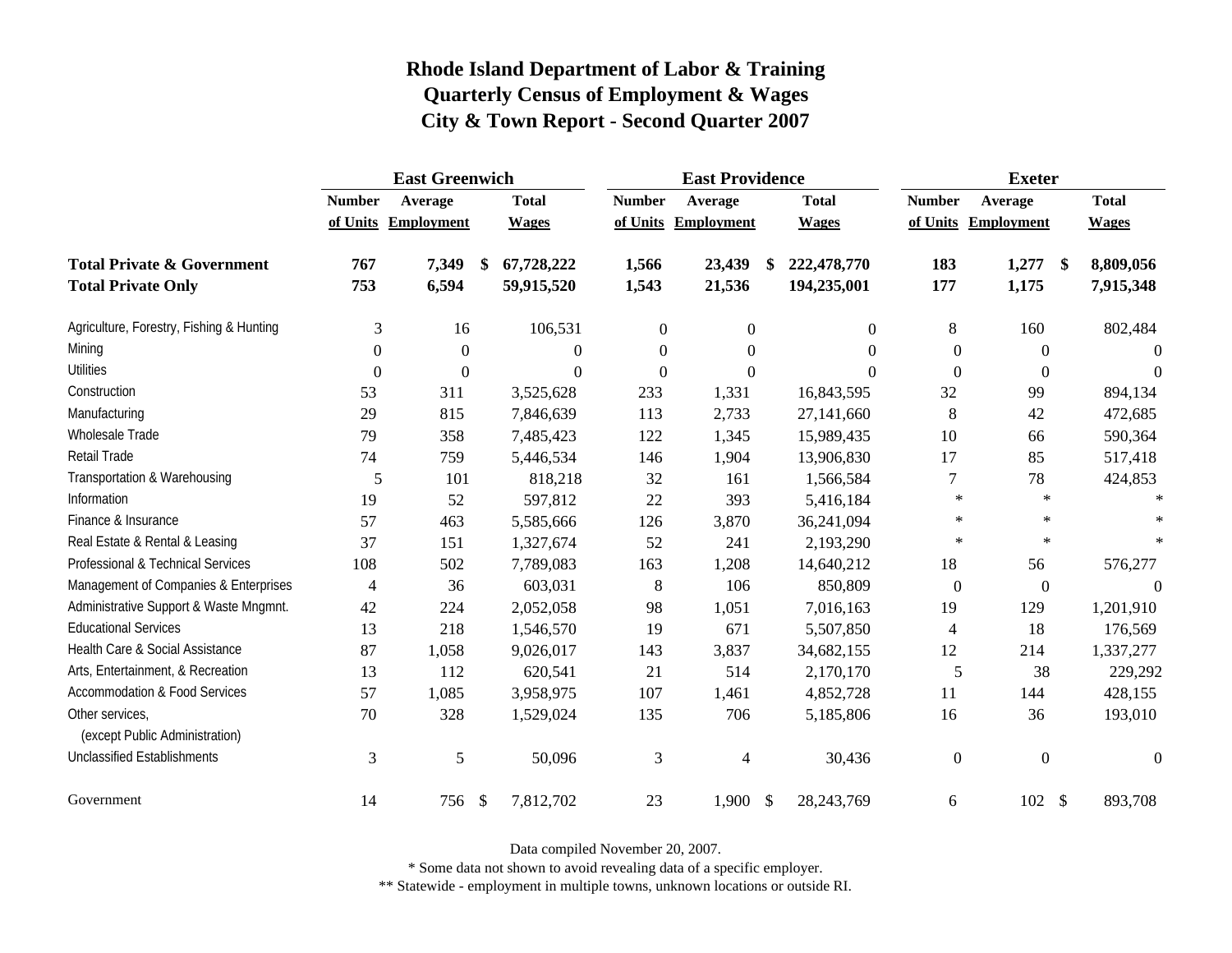|                                                   |                  | Foster              |                                        |                | Glocester           |              | Hopkinton        |                      |              |  |
|---------------------------------------------------|------------------|---------------------|----------------------------------------|----------------|---------------------|--------------|------------------|----------------------|--------------|--|
|                                                   | <b>Number</b>    | Average             | <b>Total</b>                           | <b>Number</b>  | Average             | <b>Total</b> | <b>Number</b>    | Average              | <b>Total</b> |  |
|                                                   |                  | of Units Employment | <b>Wages</b>                           |                | of Units Employment | <b>Wages</b> |                  | of Units Employment  | <b>Wages</b> |  |
| <b>Total Private &amp; Government</b>             | 105              | 505                 | 3,955,004<br>$\boldsymbol{\$}$         | 212            | 1,723<br>\$         | 15,579,952   | 205              | 1,279<br>-\$         | 10,867,777   |  |
| <b>Total Private Only</b>                         | 98               | 391                 | 2,534,683                              | 197            | 1,195               | 9,201,883    | 193              | 1,159                | 9,669,031    |  |
| Agriculture, Forestry, Fishing & Hunting          | 4                | 21                  | 112,617                                | $\ast$         | $\ast$              | ∗            | $\ast$           | $\ast$               |              |  |
| Mining                                            | $\Omega$         | $\overline{0}$      | 0                                      |                |                     |              | $\ast$           | $\ast$               |              |  |
| <b>Utilities</b>                                  | $\boldsymbol{0}$ | $\overline{0}$      | $\Omega$                               | $\mathbf{0}$   | $\mathbf{0}$        | $\Omega$     | $\boldsymbol{0}$ | $\boldsymbol{0}$     | $\Omega$     |  |
| Construction                                      | 28               | 79                  | 780,421                                | 63             | 150                 | 1,290,178    | 63               | 188                  | 1,942,800    |  |
| Manufacturing                                     | 6                | 14                  | 61,195                                 | $\ast$         | $\ast$              | $\ast$       | 15               | 349                  | 3,990,667    |  |
| <b>Wholesale Trade</b>                            | 4                | 12                  | 51,756                                 | 7              | 11                  | 129,347      | 10               | 18                   | 299,884      |  |
| Retail Trade                                      | $\ast$           | $\ast$              | $\ast$                                 | 23             | 209                 | 1,015,074    | 16               | 102                  | 486,416      |  |
| Transportation & Warehousing                      | 5                | 34                  | 133,138                                | $\tau$         | 66                  | 561,097      | $\ast$           | $\ast$<br>$\ast$     |              |  |
| Information                                       | 3                | 18                  | 71,672                                 | $\overline{4}$ | 17                  | 105,082      | $\ast$           | $\ast$               |              |  |
| Finance & Insurance                               | $\ast$           | $\ast$              | $\ast$                                 | 6              | 76                  | 1,568,688    | 4                | 10                   | 101,566      |  |
| Real Estate & Rental & Leasing                    | $\ast$           | $\ast$              | $\ast$                                 | $\star$        | $\ast$              | $\ast$       | 5                | 9                    | 40,277       |  |
| Professional & Technical Services                 | 11               | $22\,$              | 275,014                                | 14             | 69                  | 1,051,451    | 9                | 24                   | 355,236      |  |
| Management of Companies & Enterprises             | $\boldsymbol{0}$ | $\overline{0}$      | $\Omega$                               | $\ast$         | $\ast$              | $\ast$       | $\boldsymbol{0}$ | $\boldsymbol{0}$     | $\theta$     |  |
| Administrative Support & Waste Mngmnt.            | 12               | 21                  | 126,937                                | 12             | 27                  | 205,176      | 17               | 30                   | 224,012      |  |
| <b>Educational Services</b>                       | $\overline{0}$   | $\boldsymbol{0}$    | $\theta$                               | $\ast$         | $\ast$              | $\ast$       | $\ast$           | $\ast$               |              |  |
| Health Care & Social Assistance                   | 6                | 52                  | 412,607                                | 12             | 324                 | 2,160,253    | 15               | 170                  | 1,108,957    |  |
| Arts, Entertainment, & Recreation                 | $\ast$           | $\ast$              | $\ast$                                 | 3              | 22                  | 163,841      | 5                | 108                  | 370,732      |  |
| Accommodation & Food Services                     | 8                | 39                  | 127,115                                | 15             | 141                 | 382,054      | $\tau$           | 55                   | 210,182      |  |
| Other services,<br>(except Public Administration) | 4                | 12                  | 82,367                                 | 23             | 53                  | 319,032      | 12               | 37                   | 124,623      |  |
| <b>Unclassified Establishments</b>                | $\mathbf{0}$     | $\overline{0}$      | $\mathbf{0}$                           | $\overline{0}$ | $\overline{0}$      | $\mathbf{0}$ | $\boldsymbol{0}$ | $\boldsymbol{0}$     | $\Omega$     |  |
|                                                   |                  |                     |                                        |                |                     |              |                  |                      |              |  |
| Government                                        | 7                | 116                 | 1,420,321<br>$\boldsymbol{\mathsf{S}}$ | 15             | 528<br>$\sqrt{3}$   | 6,378,069    | 12               | 119<br>$\mathcal{S}$ | 1,198,746    |  |

Data compiled November 20, 2007.

\* Some data not shown to avoid revealing data of a specific employer.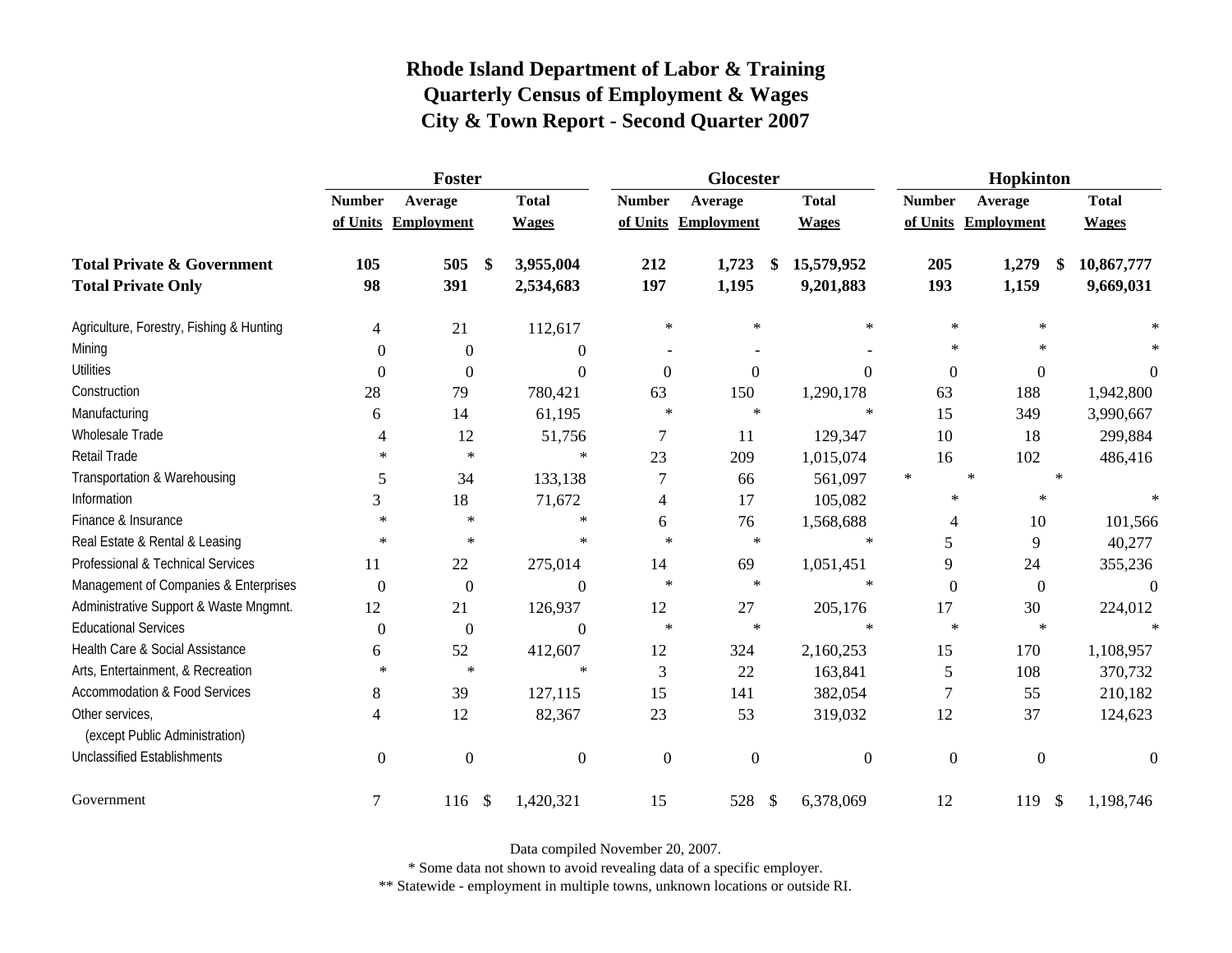|                                                   | <b>Jamestown</b> |                     |                         |                  |               | <b>Johnston</b>     |                   | Lincoln          |                     |              |  |
|---------------------------------------------------|------------------|---------------------|-------------------------|------------------|---------------|---------------------|-------------------|------------------|---------------------|--------------|--|
|                                                   | <b>Number</b>    | Average             |                         | <b>Total</b>     | <b>Number</b> | Average             | <b>Total</b>      | <b>Number</b>    | Average             | <b>Total</b> |  |
|                                                   |                  | of Units Employment |                         | <b>Wages</b>     |               | of Units Employment | <b>Wages</b>      |                  | of Units Employment | <b>Wages</b> |  |
| <b>Total Private &amp; Government</b>             | 221              | 1,292               | $\sqrt[6]{\frac{1}{2}}$ | 9,679,439        | 1,139         | 11,981              | \$<br>110,205,765 | 801              | 15,495<br>\$        | 154,992,337  |  |
| <b>Total Private Only</b>                         | 209              | 1,013               |                         | 7,328,074        | 1,126         | 10,800              | 98,567,306        | 778              | 14,166              | 139,919,673  |  |
| Agriculture, Forestry, Fishing & Hunting          | 3                | 5                   |                         | 26,475           | $\,8\,$       | 14                  | 45,523            | $\ast$           | $\ast$              | $\ast$       |  |
| Mining                                            | $\Omega$         | $\Omega$            |                         | $\boldsymbol{0}$ | $\ast$        | $\ast$              | $\ast$            | $\boldsymbol{0}$ | $\theta$            | $\theta$     |  |
| <b>Utilities</b>                                  | $\theta$         | $\Omega$            |                         | $\overline{0}$   | $\ast$        | $\ast$              | $\ast$            | $\star$          | $\ast$              |              |  |
| Construction                                      | 42               | 118                 |                         | 1,129,866        | 202           | 1,012               | 12,009,524        | 103              | 893                 | 10,986,275   |  |
| Manufacturing                                     | 3                | 6                   |                         | 46,904           | 96            | 1,323               | 10,355,446        | 57               | 2,816               | 30,761,377   |  |
| Wholesale Trade                                   | 17               | 36                  |                         | 560,433          | 62            | 326                 | 4,124,917         | 78               | 746                 | 8,217,436    |  |
| <b>Retail Trade</b>                               | 14               | 93                  |                         | 428,377          | 141           | 1,540               | 10,668,253        | 61               | 991                 | 8,283,071    |  |
| Transportation & Warehousing                      | $\ast$           | $\ast$              | $\star$                 |                  | 44            | 222                 | 2,206,469         | 18               | 400                 | 3,671,132    |  |
| Information                                       | $\ast$           | $\ast$              |                         | $\ast$           | $\ast$        | $\ast$              | $\ast$            | 13               | 304                 | 3,198,885    |  |
| Finance & Insurance                               | 5                | 16                  |                         | 191,162          | 39            | 1,195               | 20,803,609        | 47               | 2,896               | 31,825,225   |  |
| Real Estate & Rental & Leasing                    | 12               | 53                  |                         | 277,006          | 38            | 311                 | 2,618,505         | 26               | 69                  | 531,754      |  |
| Professional & Technical Services                 | 38               | 98                  |                         | 1,254,981        | 61            | 185                 | 1,613,638         | 104              | 612                 | 11,230,967   |  |
| Management of Companies & Enterprises             | $\ast$           | $\ast$              |                         | $\ast$           |               |                     |                   | 10               | 91                  | 1,295,894    |  |
| Administrative Support & Waste Mngmnt.            | 16               | 48                  |                         | 449,214          | 122           | 1,535               | 11,418,147        | 47               | 513                 | 3,438,912    |  |
| <b>Educational Services</b>                       | 3                |                     |                         | 7,002            | 10            | 22                  | 140,777           | 9                | 91                  | 734,344      |  |
| Health Care & Social Assistance                   | 10               | 133                 |                         | 874,411          | 92            | 1,406               | 12,262,767        | 68               | 1,127               | 9,116,254    |  |
| Arts, Entertainment, & Recreation                 | 7                | 113                 |                         | 641,344          | 5             | 44                  | 222,789           | 24               | 1,617               | 10,913,369   |  |
| <b>Accommodation &amp; Food Services</b>          | 13               | 196                 |                         | 635,638          | 84            | 966                 | 3,369,000         | 47               | 658                 | 2,257,808    |  |
| Other services,<br>(except Public Administration) | 17               | 74                  |                         | 571,937          | 104           | 528                 | 3,197,135         | 58               | 218                 | 1,189,878    |  |
| <b>Unclassified Establishments</b>                | $\mathbf{1}$     |                     |                         | 656              | 5             | 4                   | 15,712            | 5                | 10                  | 103,206      |  |
| Government                                        | 12               | 278                 | $\sqrt{3}$              | 2,351,365        | 13            | $1,182$ \$          | 11,638,459        | 23               | 1,328 \$            | 15,072,664   |  |

Data compiled November 20, 2007.

\* Some data not shown to avoid revealing data of a specific employer.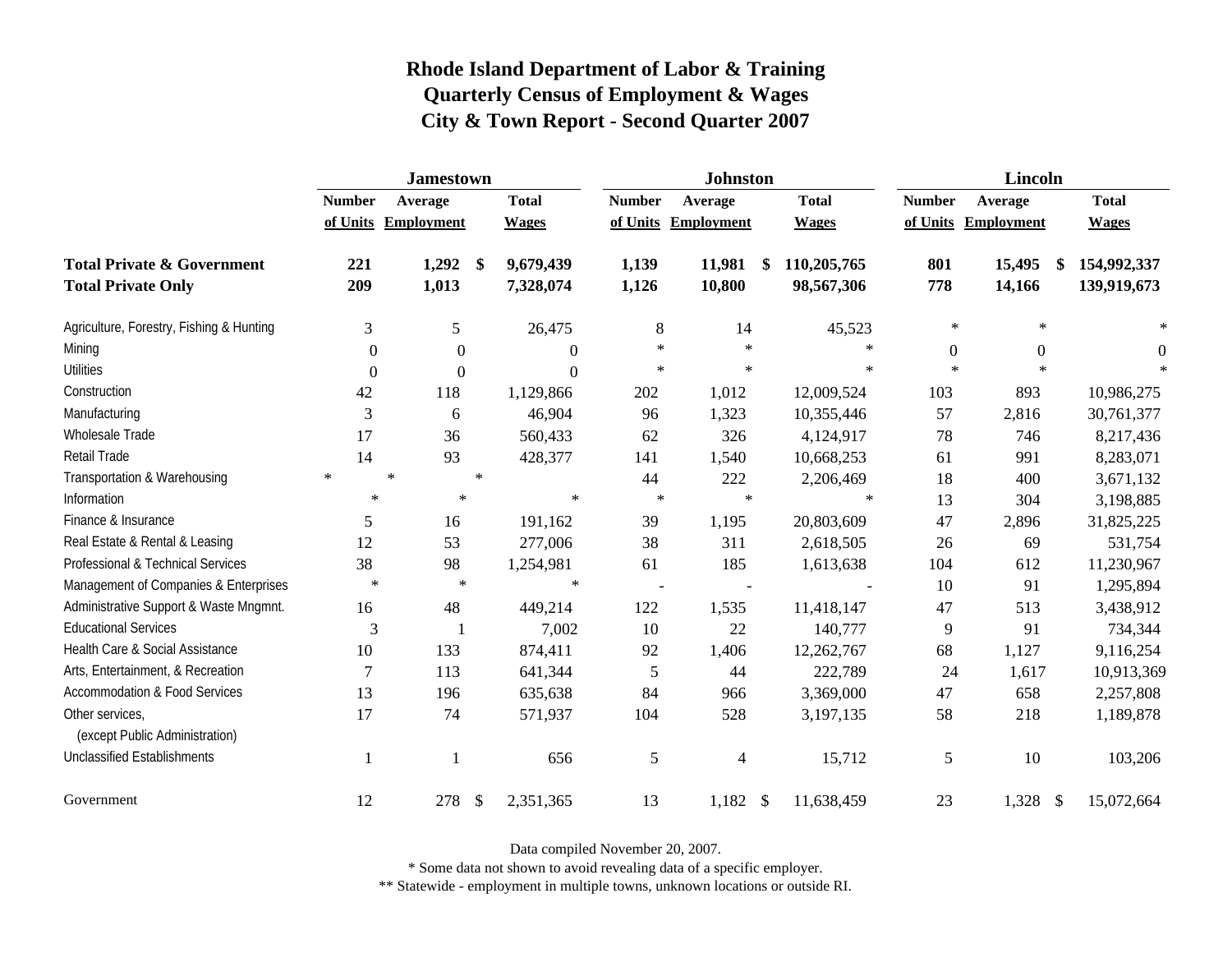|                                                   |                  | <b>Little Compton</b>            |                | <b>Middletown</b> |                     | <b>Narragansett</b> |              |               |                                    |               |              |
|---------------------------------------------------|------------------|----------------------------------|----------------|-------------------|---------------------|---------------------|--------------|---------------|------------------------------------|---------------|--------------|
|                                                   | <b>Number</b>    | Average                          | <b>Total</b>   | <b>Number</b>     | Average             |                     | <b>Total</b> | <b>Number</b> | Average                            |               | <b>Total</b> |
|                                                   |                  | of Units Employment              | <b>Wages</b>   |                   | of Units Employment |                     | <b>Wages</b> |               | of Units Employment                |               | <b>Wages</b> |
| <b>Total Private &amp; Government</b>             | 137              | 683<br>\$                        | 5,151,652      | 776               | 11,188              | -\$                 | 105,998,753  | 491           | 4,375                              | \$            | 34,960,125   |
| <b>Total Private Only</b>                         | 131              | 545                              | 3,579,710      | 763               | 10,373              |                     | 95,460,657   | 472           | 3,244                              |               | 20,064,404   |
| Agriculture, Forestry, Fishing & Hunting          | 8                | 36                               | 197,636        | $\ast$            | $\ast$              | $\ast$              |              |               | 20<br>6                            |               | 192,846      |
| Mining                                            | $\ast$           | $\ast$                           | $\ast$         | $\ast$            | $\ast$              |                     | $\ast$       |               | $\Omega$<br>$\boldsymbol{0}$       |               | 0            |
| <b>Utilities</b>                                  | $\boldsymbol{0}$ | $\boldsymbol{0}$                 | $\overline{0}$ | $\ast$            | ∗                   |                     | $\ast$       |               | $\overline{0}$<br>$\boldsymbol{0}$ |               | $\Omega$     |
| Construction                                      | 35               | 136                              | 1,176,817      | 84                | 441                 |                     | 4,655,580    | 46            | 122                                |               | 1,020,329    |
| Manufacturing                                     | $\ast$           | $\ast$                           | $\ast$         | 21                | 448                 |                     | 5,293,068    | 19            | 105                                |               | 1,102,821    |
| Wholesale Trade                                   |                  | $\overline{7}$                   | 75,457         | 35                | 168                 |                     | 1,873,570    | 35            | 75                                 |               | 948,249      |
| Retail Trade                                      | 5                | 27                               | 83,757         | 102               | 1,569               |                     | 11,340,915   | 52            | 698                                |               | 3,953,379    |
| Transportation & Warehousing                      | $\ast$           | $\ast$                           | $\ast$         | 10                | 83                  |                     | 429,449      | $\ast$        | $\ast$                             | $\ast$        |              |
| Information                                       | $\Omega$         | $\boldsymbol{0}$                 | $\Omega$       | 12                | 226                 |                     | 4,094,373    |               | $\ast$<br>$\ast$                   |               |              |
| Finance & Insurance                               | $\ast$           | $\ast$                           | $\ast$         | 28                | 455                 |                     | 6,202,940    | 18            | 55                                 |               | 721,612      |
| Real Estate & Rental & Leasing                    | 6                | 8                                | 103,963        | 39                | 175                 |                     | 1,657,816    | 31            | 103                                |               | 751,162      |
| Professional & Technical Services                 | 9                | 14                               | 220,835        | 101               | 1,845               |                     | 29,579,600   | 50            | 118                                |               | 1,574,242    |
| Management of Companies & Enterprises             | $\ast$           | $\ast$                           | $\ast$         | 6                 | 272                 |                     | 2,804,507    |               | $\ast$<br>$\ast$                   |               | $\star$      |
| Administrative Support & Waste Mngmnt.            | 14               | 37                               | 261,196        | 43                | 386                 |                     | 3,119,985    | 29            | 103                                |               | 714,180      |
| <b>Educational Services</b>                       | $\ast$           | $\ast$                           | $\ast$         | 11                | 392                 |                     | 4,459,993    |               | 6<br>$\overline{4}$                |               | 30,500       |
| Health Care & Social Assistance                   | $\ast$           | $\ast$                           | $\ast$         | 82                | 1,470               |                     | 9,197,055    | 39            | 364                                |               | 3,068,059    |
| Arts, Entertainment, & Recreation                 | 7                | 51                               | 317,575        | 13                | 162                 |                     | 866,129      | 13            | 162                                |               | 814,529      |
| <b>Accommodation &amp; Food Services</b>          | 9                | 90                               | 238,566        | 89                | 1,585               |                     | 6,126,089    | 67            | 997                                |               | 3,260,430    |
| Other services,<br>(except Public Administration) | 19               | 55                               | 243,012        | 79                | 548                 |                     | 2,303,278    | 49            | 214                                |               | 1,122,816    |
| <b>Unclassified Establishments</b>                | 1                | -1                               | 4,283          |                   |                     |                     |              |               | $\overline{0}$<br>$\overline{0}$   |               | $\Omega$     |
| Government                                        | 6                | 139<br>$\boldsymbol{\mathsf{S}}$ | 1,571,942      | 13                | 813                 | $\sqrt{3}$          | 10,538,096   | 19            | 1,131                              | $\mathcal{S}$ | 14,895,721   |

Data compiled November 20, 2007.

\* Some data not shown to avoid revealing data of a specific employer.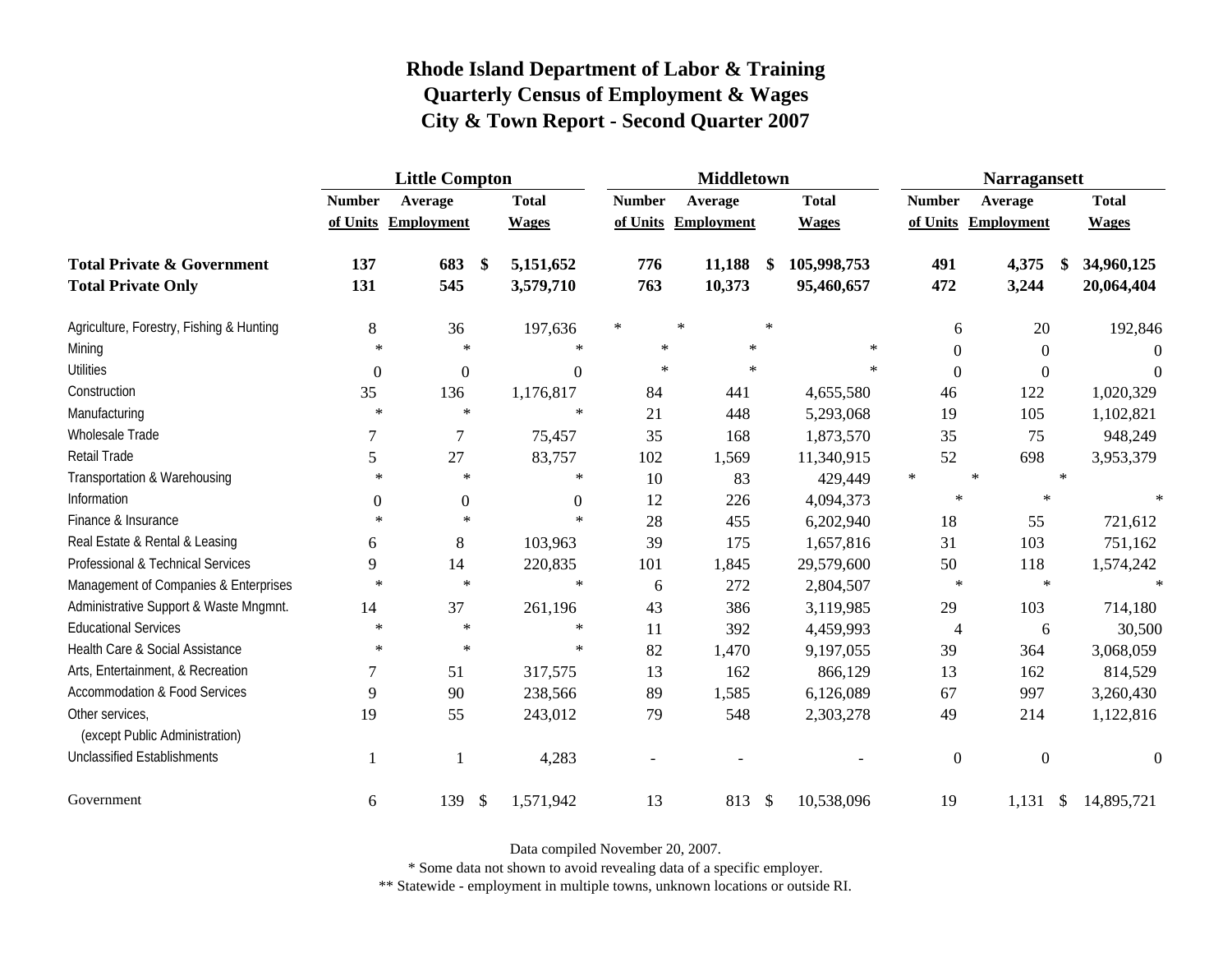|                                                   | <b>Newport</b> |                     |    |              |                  | <b>New Shoreham</b> |                   |                  | <b>North Kingstown</b> |                   |              |  |
|---------------------------------------------------|----------------|---------------------|----|--------------|------------------|---------------------|-------------------|------------------|------------------------|-------------------|--------------|--|
|                                                   | <b>Number</b>  | Average             |    | <b>Total</b> | <b>Number</b>    | Average             |                   | <b>Total</b>     | <b>Number</b>          | Average           | <b>Total</b> |  |
|                                                   |                | of Units Employment |    | <b>Wages</b> | of Units         | Employment          |                   | <b>Wages</b>     | of Units               | <b>Employment</b> | <b>Wages</b> |  |
| <b>Total Private &amp; Government</b>             | 1,322          | 18,034              | \$ | 201,987,467  | 217              | 911                 | $\boldsymbol{\$}$ | 6,114,728        | 1,070                  | 14,925<br>\$      | 148,538,105  |  |
| <b>Total Private Only</b>                         | 1,288          | 13,139              |    | 102,365,144  | 201              | 787                 |                   | 4,989,859        | 1,051                  | 13,340            | 127,911,522  |  |
| Agriculture, Forestry, Fishing & Hunting          | $\overline{4}$ | 36                  |    | 305,188      | $\ast$           | $\ast$              |                   | $\ast$           | 9                      | 49                | 451,257      |  |
| Mining                                            | $\Omega$       | $\theta$            |    | 0            | $\boldsymbol{0}$ | $\boldsymbol{0}$    |                   | $\boldsymbol{0}$ | $\boldsymbol{0}$       | $\theta$          | $\theta$     |  |
| <b>Utilities</b>                                  | $\Omega$       | $\theta$            |    | $\theta$     | $\ast$           | $\ast$              |                   | $*$              | $\ast$                 | $\ast$            | 大            |  |
| Construction                                      | 88             | 547                 |    | 5,580,385    | 37               | 100                 |                   | 1,115,511        | 139                    | 587               | 6,802,572    |  |
| Manufacturing                                     | 30             | 204                 |    | 1,927,502    | 5                | 12                  |                   | 65,599           | 66                     | 4,272             | 54,329,910   |  |
| Wholesale Trade                                   | 74             | 237                 |    | 2,719,841    | $\ast$           | $\ast$              |                   | $\ast$           | 108                    | 472               | 7,637,244    |  |
| Retail Trade                                      | 222            | 1,505               |    | 8,282,529    | 40               | 90                  |                   | 487,801          | 108                    | 2,077             | 13,762,646   |  |
| Transportation & Warehousing                      | 37             | 286                 |    | 1,455,775    | $\overline{4}$   | 12                  |                   | 35,643           | 40                     | 420               | 3,666,575    |  |
| Information                                       | 25             | 299                 |    | 2,884,743    | $\ast$           | $\ast$              |                   | $\ast$           | 23                     | 193               | 2,312,625    |  |
| Finance & Insurance                               | 44             | 193                 |    | 2,678,413    | $\ast$           | $\ast$              |                   | $\ast$           | 49                     | 331               | 4,099,931    |  |
| Real Estate & Rental & Leasing                    | 57             | 383                 |    | 3,294,869    | 13               | 51                  |                   | 268,460          | 34                     | 106               | 716,349      |  |
| Professional & Technical Services                 | 164            | 827                 |    | 12,821,599   | $\star$          | $\ast$              |                   | $\ast$           | 138                    | 401               | 5,734,814    |  |
| Management of Companies & Enterprises             | 8              | 226                 |    | 3,276,272    | $\ast$           | $\ast$              |                   | $\ast$           | 9                      | 539               | 5,179,288    |  |
| Administrative Support & Waste Mngmnt.            | 70             | 481                 |    | 4,398,835    | 11               | 38                  |                   | 263,668          | 67                     | 505               | 3,315,734    |  |
| <b>Educational Services</b>                       | 22             | 654                 |    | 6,989,432    | $\ast$           | $\ast$              |                   | $\ast$           | 18                     | 127               | 977,520      |  |
| Health Care & Social Assistance                   | 86             | 1,777               |    | 15,190,485   | $\ast$           | $\ast$              |                   | $\ast$           | 71                     | 1,442             | 9,997,498    |  |
| Arts, Entertainment, & Recreation                 | 48             | 1,140               |    | 7,067,828    | 9                | 30                  |                   | 165,067          | 24                     | 271               | 1,369,561    |  |
| <b>Accommodation &amp; Food Services</b>          | 180            | 3,646               |    | 18,458,883   | 51               | 377                 |                   | 1,971,385        | 68                     | 1,041             | 3,363,022    |  |
| Other services,<br>(except Public Administration) | 128            | 697                 |    | 5,028,425    | 14               | 22                  |                   | 115,509          | 74                     | 382               | 1,882,153    |  |
| <b>Unclassified Establishments</b>                | -1             |                     |    | 4,140        | $\overline{0}$   | $\boldsymbol{0}$    |                   | $\boldsymbol{0}$ | $\ast$                 | $\ast$            |              |  |
| Government                                        | 34             | 4,894               | \$ | 99,622,323   | 16               | 125                 | $\mathcal{S}$     | 1,124,869        | 19                     | 1,586 \$          | 20,626,583   |  |

Data compiled November 20, 2007.

\* Some data not shown to avoid revealing data of a specific employer.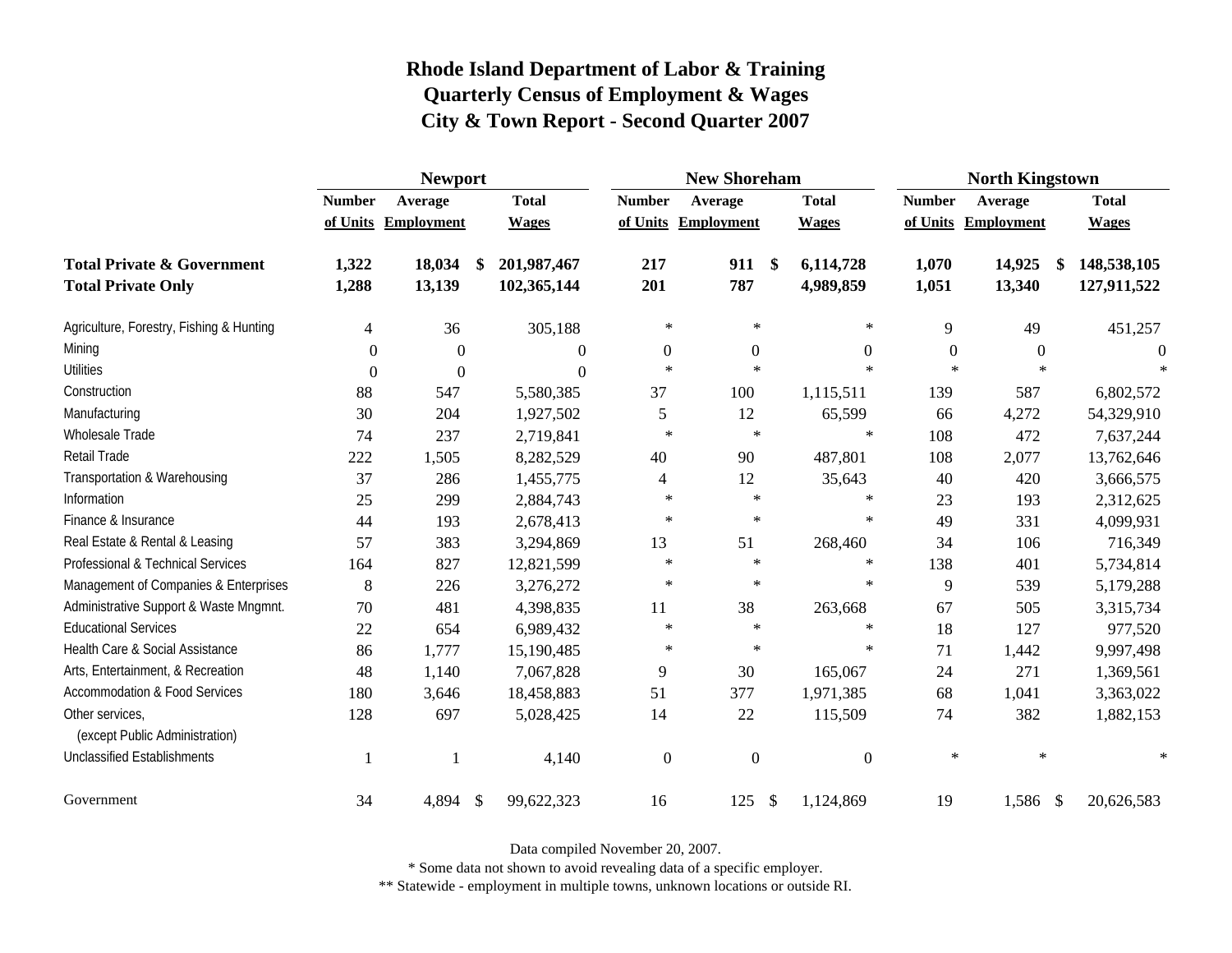|                                                   |                  | <b>North Providence</b> |                  |                  | <b>North Smithfield</b> |                            | Pawtucket        |                     |              |  |
|---------------------------------------------------|------------------|-------------------------|------------------|------------------|-------------------------|----------------------------|------------------|---------------------|--------------|--|
|                                                   | <b>Number</b>    | Average                 | <b>Total</b>     | <b>Number</b>    | Average                 | <b>Total</b>               | <b>Number</b>    | Average             | <b>Total</b> |  |
|                                                   |                  | of Units Employment     | <b>Wages</b>     |                  | of Units Employment     | <b>Wages</b>               |                  | of Units Employment | <b>Wages</b> |  |
| <b>Total Private &amp; Government</b>             | 757              | 8,489                   | 68,908,710<br>\$ | 386              | 4,077                   | 35,192,617<br>\$           | 1,609            | 26,965<br>\$        | 254,502,280  |  |
| <b>Total Private Only</b>                         | 746              | 7,575                   | 57,612,168       | 376              | 3,657                   | 29,058,699                 | 1,584            | 24,468              | 219,096,367  |  |
| Agriculture, Forestry, Fishing & Hunting          | $\boldsymbol{0}$ | $\boldsymbol{0}$        | $\mathbf{0}$     | $\ast$           | $\ast$                  | $\ast$                     | $\boldsymbol{0}$ | $\boldsymbol{0}$    | $\theta$     |  |
| Mining                                            | $\boldsymbol{0}$ | $\overline{0}$          | $\Omega$         | $\ast$           | $\ast$                  | $\ast$                     | $\Omega$         | $\Omega$            | $\Omega$     |  |
| <b>Utilities</b>                                  | $\ast$           | $\ast$                  | $\ast$           | $\boldsymbol{0}$ | $\overline{0}$          | $\boldsymbol{0}$           | 3                | 11                  | 171,443      |  |
| Construction                                      | 81               | 295                     | 2,893,467        | 77               | 284                     | 2,649,480                  | 167              | 1,070               | 12,081,114   |  |
| Manufacturing                                     | 44               | 459                     | 3,505,635        | 22               | 621                     | 5,811,095                  | 172              | 5,282               | 48,806,542   |  |
| Wholesale Trade                                   | 39               | 218                     | 3,922,032        | 24               | 151                     | 2,024,528                  | 89               | 552                 | 6,794,264    |  |
| Retail Trade                                      | 111              | 1,101                   | 6,443,350        | 42               | 591                     | 4,095,647                  | 184              | 1,979               | 12,742,178   |  |
| Transportation & Warehousing                      | 14               | 100                     | 681,111          | 12               | 136                     | 1,195,761                  | 35               | 388                 | 4,344,508    |  |
| Information                                       | 10               | 27                      | 247,527          | $\overline{7}$   | 33                      | 144,726                    | 25               | 227                 | 3,274,250    |  |
| Finance & Insurance                               | 37               | 316                     | 2,909,014        | 16               | 61                      | 739,170                    | 58               | 871                 | 8,785,735    |  |
| Real Estate & Rental & Leasing                    | 33               | 132                     | 955,997          | 15               | 22                      | 163,869                    | 52               | 274                 | 2,167,097    |  |
| Professional & Technical Services                 | 59               | 179                     | 2,235,117        | 40               | 246                     | 2,883,487                  | 126              | 616                 | 6,878,312    |  |
| Management of Companies & Enterprises             | $\ast$           | $\ast$                  | $\ast$           | $\overline{0}$   | $\overline{0}$          | $\boldsymbol{0}$           | 13               | 1,392               | 27,260,323   |  |
| Administrative Support & Waste Mngmnt.            | 60               | 456                     | 2,367,975        | 19               | 44                      | 283,732                    | 100              | 2,204               | 12,828,718   |  |
| <b>Educational Services</b>                       | 6                | 9                       | 38,703           | $\mathfrak{Z}$   | 3                       | 10,032                     | 21               | 353                 | 2,816,470    |  |
| Health Care & Social Assistance                   | 77               | 2,951                   | 26,262,496       | 40               | 843                     | 6,196,101                  | 187              | 5,754               | 53,050,731   |  |
| Arts, Entertainment, & Recreation                 | $\ast$           | $\ast$                  | $\ast$           | $\overline{4}$   | 26                      | 118,404                    | 14               | 451                 | 3,044,316    |  |
| <b>Accommodation &amp; Food Services</b>          | 78               | 865                     | 2,751,954        | 20               | 411                     | 1,230,922                  | 141              | 1,676               | 5,174,245    |  |
| Other services,<br>(except Public Administration) | 87               | 343                     | 1,985,959        | 32               | 139                     | 868,902                    | 196              | 1,368               | 8,875,161    |  |
| <b>Unclassified Establishments</b>                | $\mathbf{2}$     | 1                       | 13,610           | $\boldsymbol{0}$ | $\overline{0}$          | $\boldsymbol{0}$           | 1                |                     | 960          |  |
| Government                                        | 11               | 913                     | 11,296,542<br>\$ | 10               | 422                     | $\mathcal{S}$<br>6,133,918 | 25               | 2,495<br>- \$       | 35,405,913   |  |

Data compiled November 20, 2007.

\* Some data not shown to avoid revealing data of a specific employer.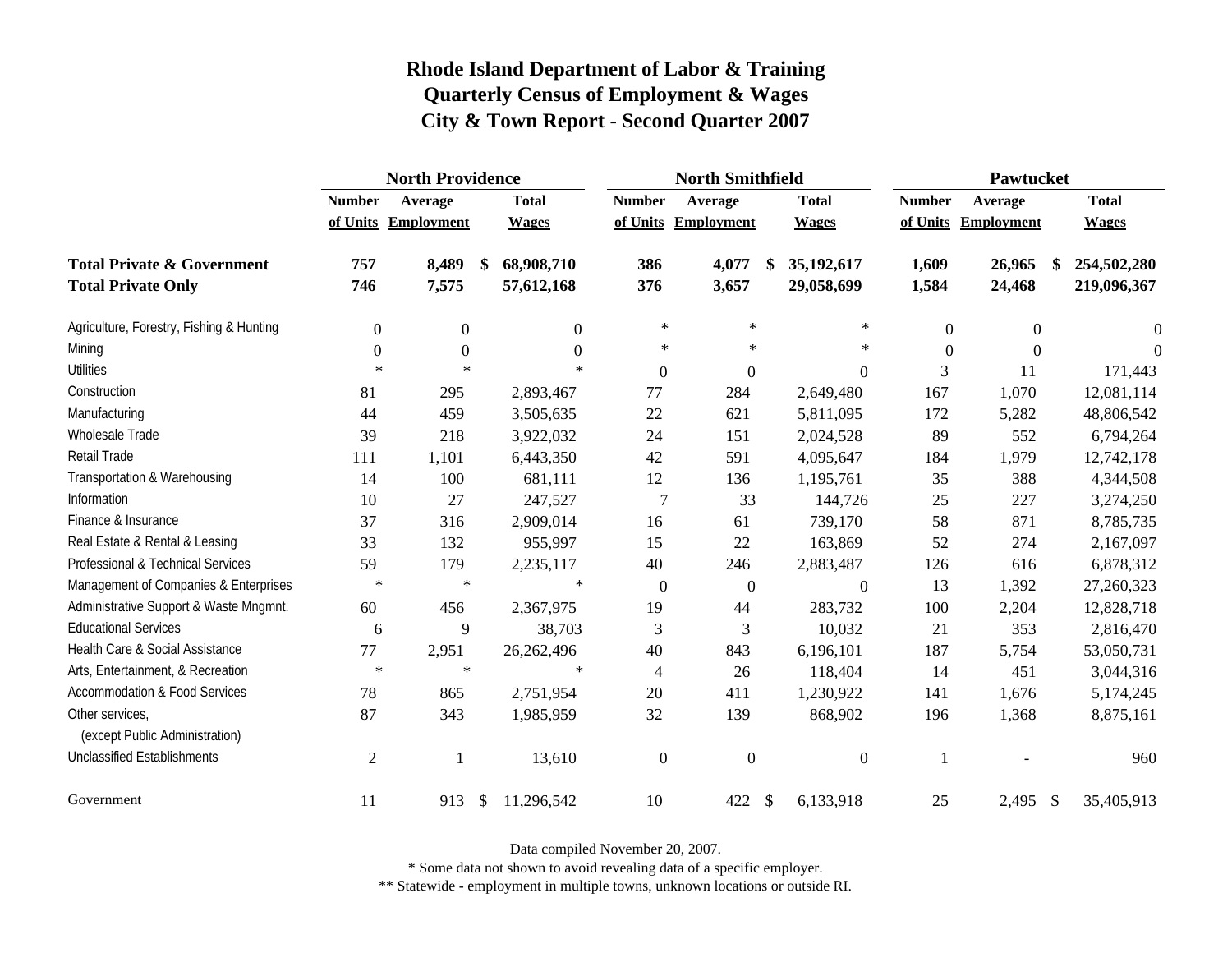|                                                   | Portsmouth     |                     |            |                  |                  | Providence       |    | <b>Richmond</b> |               |            |               |                |
|---------------------------------------------------|----------------|---------------------|------------|------------------|------------------|------------------|----|-----------------|---------------|------------|---------------|----------------|
|                                                   | <b>Number</b>  | Average             |            | <b>Total</b>     | <b>Number</b>    | Average          |    | <b>Total</b>    | <b>Number</b> | Average    |               | <b>Total</b>   |
|                                                   |                | of Units Employment |            | <b>Wages</b>     | of Units         | Employment       |    | <b>Wages</b>    | of Units      | Employment |               | <b>Wages</b>   |
| <b>Total Private &amp; Government</b>             | 534            | 6,438               | \$         | 72,684,140       | 5,676            | 113,772          | \$ | 1,296,593,402   | 154           | 1,926      |               | 20,849,208     |
| <b>Total Private Only</b>                         | 519            | 5,767               |            | 65,225,945       | 5,566            | 97,848           |    | 1,055,949,794   | 146           | 1,224      |               | 8,139,653      |
| Agriculture, Forestry, Fishing & Hunting          | 15             | 45                  |            | 258,015          | $\boldsymbol{0}$ | $\boldsymbol{0}$ |    | $\Omega$        | $\ast$        | $\ast$     |               |                |
| Mining                                            | $\theta$       | $\overline{0}$      |            | $\boldsymbol{0}$ | $\ast$           | $\ast$           |    | $\ast$          | $\ast$        | $\ast$     |               |                |
| <b>Utilities</b>                                  | $\Omega$       | $\Omega$            |            | $\Omega$         | $\ast$           | $\ast$           |    | $\ast$          | $\theta$      | $\theta$   |               | $\overline{0}$ |
| Construction                                      | 88             | 370                 |            | 3,831,825        | 296              | 2,897            |    | 43,989,303      | 25            | 78         |               | 757,617        |
| Manufacturing                                     | 30             | 2,419               |            | 40,819,198       | 338              | 6,255            |    | 54,037,715      | 6             | 108        |               | 1,101,194      |
| <b>Wholesale Trade</b>                            | 33             | 102                 |            | 1,246,868        | 261              | 2,534            |    | 34,871,122      | 6             | 34         |               | 735,235        |
| Retail Trade                                      | 59             | 555                 |            | 3,453,542        | 637              | 6,960            |    | 39,408,190      | 25            | 332        |               | 2,057,049      |
| Transportation & Warehousing                      | $\,8\,$        | 69                  |            | 341,079          | 75               | 746              |    | 6,169,348       | $\ast$        | $\star$    |               | $\ast$         |
| Information                                       | 12             | 66                  |            | 886,430          | 156              | 4,153            |    | 61,008,610      | $\ast$        | $\ast$     |               |                |
| Finance & Insurance                               | 26             | 94                  |            | 1,312,286        | 370              | 5,893            |    | 103,165,470     | 4             | 42         |               | 346,536        |
| Real Estate & Rental & Leasing                    | 13             | 129                 |            | 761,763          | 211              | 1,587            |    | 16,040,002      | $\ast$        | $\ast$     |               |                |
| Professional & Technical Services                 | 57             | 150                 |            | 1,755,709        | 929              | 6,873            |    | 103,934,760     | 8             | 39         |               | 271,823        |
| Management of Companies & Enterprises             | 5              | 6                   |            | 40,002           | 47               | 2,004            |    | 54,734,509      | $\Omega$      | $\Omega$   |               | $\theta$       |
| Administrative Support & Waste Mngmnt.            | 23             | 256                 |            | 1,088,991        | 321              | 7,726            |    | 50,099,646      | 10            | 64         |               | 484,340        |
| <b>Educational Services</b>                       | 11             | 262                 |            | 2,427,596        | 96               | 11,035           |    | 121,561,438     | $\ast$        | $\ast$     |               |                |
| Health Care & Social Assistance                   | 31             | 460                 |            | 3,031,222        | 566              | 24,401           |    | 281,165,439     | 10            | 83         |               | 545,385        |
| Arts, Entertainment, & Recreation                 | 13             | 131                 |            | 742,228          | 58               | 1,073            |    | 5,508,017       | 8             | 66         |               | 243,377        |
| <b>Accommodation &amp; Food Services</b>          | 38             | 472                 |            | 2,020,915        | 512              | 8,637            |    | 37,622,599      | 15            | 258        |               | 767,834        |
| Other services,<br>(except Public Administration) | 53             | 176                 |            | 1,181,691        | 677              | 4,547            |    | 32,733,278      | 17            | 57         |               | 242,554        |
| <b>Unclassified Establishments</b>                | $\overline{4}$ | 5                   |            | 26,585           | $\overline{7}$   | 8                |    | 55,001          |               |            |               |                |
| Government                                        | 15             | 673                 | $\sqrt{3}$ | 7,458,195        | 110              | 15,925 \$        |    | 240,643,608     | $\,8\,$       | 703        | $\mathcal{S}$ | 12,709,555     |

Data compiled November 20, 2007.

\* Some data not shown to avoid revealing data of a specific employer.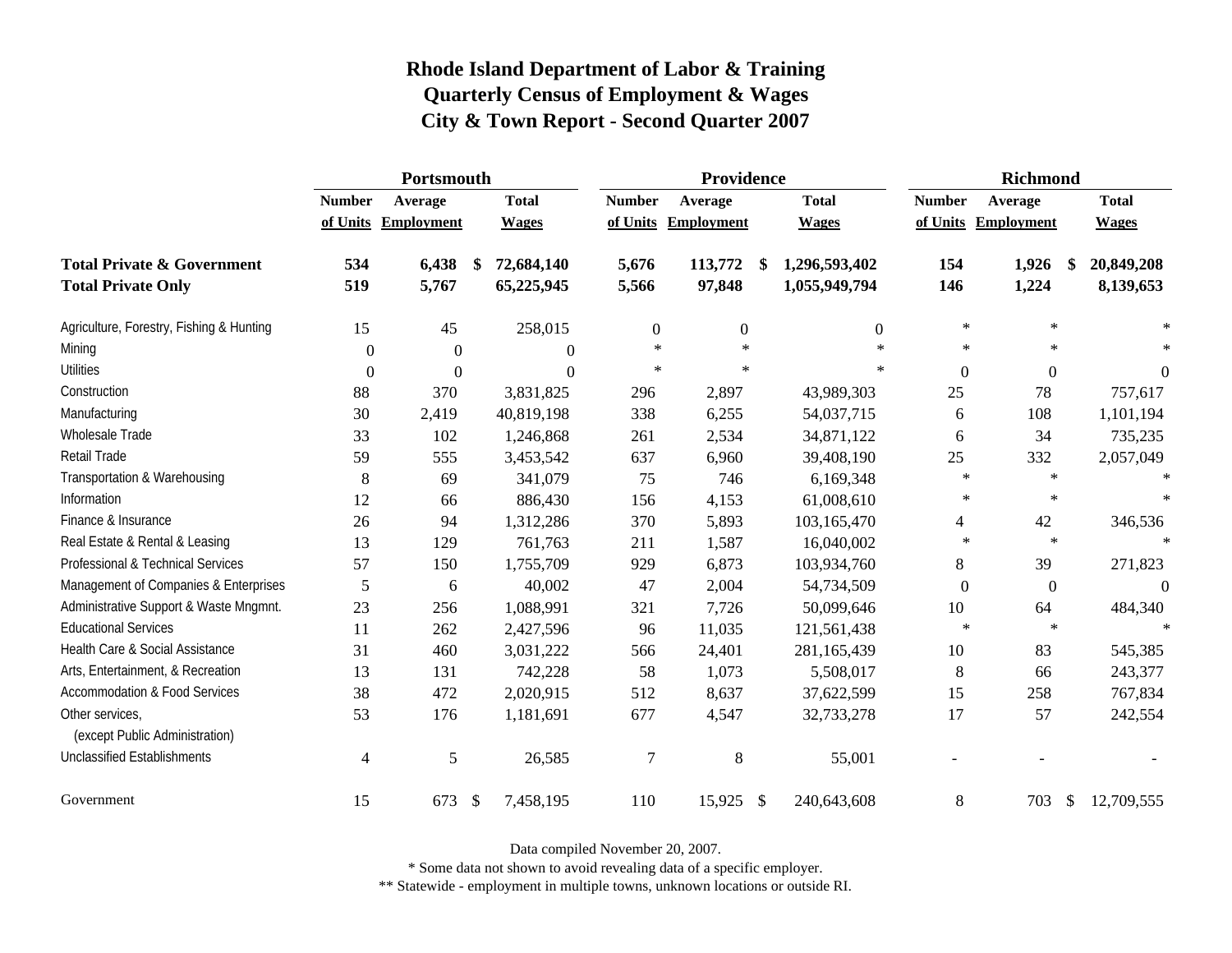|                                                   |                | <b>Scituate</b>     |                         |                  | <b>Smithfield</b>   |                            | <b>South Kingstown</b> |                   |              |  |
|---------------------------------------------------|----------------|---------------------|-------------------------|------------------|---------------------|----------------------------|------------------------|-------------------|--------------|--|
|                                                   | <b>Number</b>  | Average             | <b>Total</b>            | <b>Number</b>    | Average             | <b>Total</b>               | <b>Number</b>          | Average           | <b>Total</b> |  |
|                                                   |                | of Units Employment | <b>Wages</b>            |                  | of Units Employment | <b>Wages</b>               | of Units               | <b>Employment</b> | <b>Wages</b> |  |
| <b>Total Private &amp; Government</b>             | 277            | 1,619               | 14,670,613<br>\$        | 832              | 13,451              | 158, 107, 161<br>\$        | 1,060                  | 13,722<br>\$      | 127,403,828  |  |
| <b>Total Private Only</b>                         | 264            | 997                 | 6,299,440               | 815              | 12,767              | 148,834,942                | 1,039                  | 9,852             | 84,219,600   |  |
| Agriculture, Forestry, Fishing & Hunting          | 13             | 47                  | 219,290                 | 3                | 3                   | 14,439                     | 21                     | 117               | 1,058,750    |  |
| Mining                                            | $\overline{0}$ | $\overline{0}$      | $\overline{0}$          | $\ast$           | $\ast$              | $\ast$                     | $\ast$                 | $\star$           | $\ast$       |  |
| <b>Utilities</b>                                  | $\overline{0}$ | $\mathbf{0}$        | $\boldsymbol{0}$        | $\boldsymbol{0}$ | $\boldsymbol{0}$    | $\overline{0}$             | $\ast$                 | $\ast$            |              |  |
| Construction                                      | 71             | 162                 | 1,412,187               | 149              | 1,200               | 14,172,050                 | 132                    | 396               | 3,806,717    |  |
| Manufacturing                                     | 11             | 27                  | 180,429                 | 77               | 1,338               | 14,804,540                 | 27                     | 769               | 11,649,273   |  |
| Wholesale Trade                                   | 18             | 25                  | 322,379                 | 67               | 844                 | 11,889,673                 | 70                     | 705               | 10,984,267   |  |
| Retail Trade                                      | 19             | 219                 | 1,221,225               | 107              | 2,355               | 13,429,536                 | 125                    | 1,512             | 9,530,202    |  |
| Transportation & Warehousing                      | 17             | 51                  | 289,634                 | 16               | 89                  | 900,217                    | $\ast$                 | $\ast$<br>$\star$ |              |  |
| Information                                       | $\ast$         | $\ast$              | ∗                       | 17               | 268                 | 3,649,344                  | 15                     | 118               | 1,664,914    |  |
| Finance & Insurance                               | 4              | 9                   | 135,453                 | 44               | 2,136               | 54,821,101                 | 39                     | 277               | 3,344,336    |  |
| Real Estate & Rental & Leasing                    | $\sim$         | $\ast$              | $\ast$                  | 17               | 57                  | 649,047                    | 31                     | 91                | 817,178      |  |
| Professional & Technical Services                 | 27             | 78                  | 751,519                 | 71               | 244                 | 2,939,940                  | 110                    | 363               | 4,939,819    |  |
| Management of Companies & Enterprises             | $\ast$         | $\ast$              | $\ast$                  | $\overline{7}$   | 110                 | 2,250,634                  | $\overline{7}$         | 18                | 322,206      |  |
| Administrative Support & Waste Mngmnt.            | 21             | 39                  | 173,059                 | 46               | 385                 | 4,168,643                  | 76                     | 288               | 2,190,453    |  |
| <b>Educational Services</b>                       | $\ast$         | $\ast$              | $\ast$                  | 8                | 751                 | 9,219,681                  | 22                     | 257               | 1,944,495    |  |
| Health Care & Social Assistance                   | 15             | 85                  | 519,021                 | 48               | 1,342               | 8,946,167                  | 107                    | 2,509             | 21,626,002   |  |
| Arts, Entertainment, & Recreation                 | 3              | 8                   | 17,495                  | 11               | 42                  | 243,368                    | 34                     | 213               | 1,023,506    |  |
| <b>Accommodation &amp; Food Services</b>          | 12             | 131                 | 396,218                 | 61               | 1,232               | 4,685,730                  | 96                     | 1,240             | 4,034,887    |  |
| Other services,<br>(except Public Administration) | 23             | 76                  | 450,102                 | 64               | 360                 | 1,921,469                  | 105                    | 768               | 4,231,781    |  |
| <b>Unclassified Establishments</b>                | $\Omega$       | $\overline{0}$      | $\boldsymbol{0}$        | $\ast$           | $\ast$              | $\ast$                     | 8                      | 12                | 43,999       |  |
| Government                                        | 13             | 624                 | $\sqrt{3}$<br>8,371,173 | 17               | 683                 | $\mathcal{S}$<br>9,272,219 | 21                     | 3,869 \$          | 43,184,228   |  |

Data compiled November 20, 2007.

\* Some data not shown to avoid revealing data of a specific employer.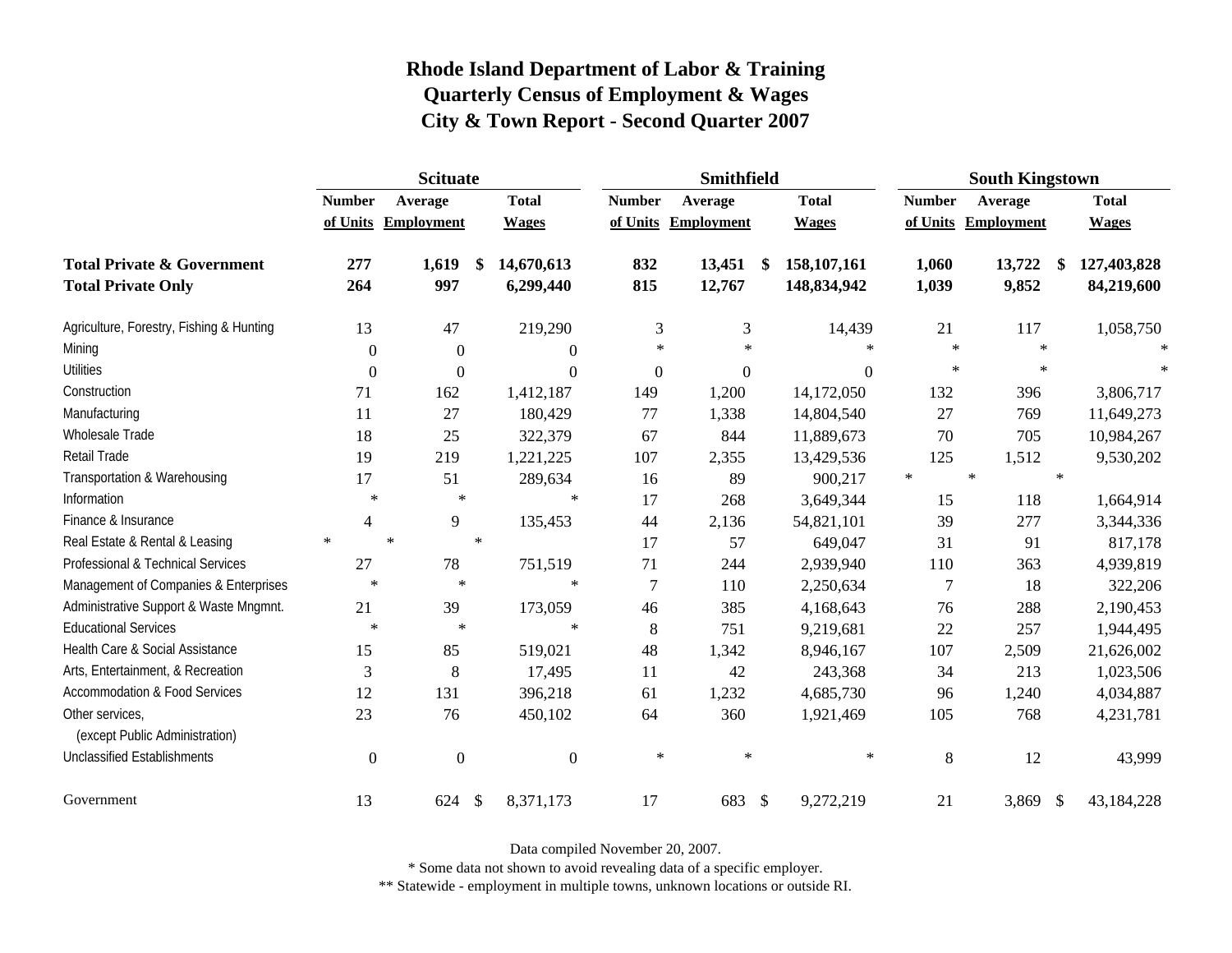|                                                   | <b>Tiverton</b> |                     |                           |              | Warren        |                |                     |               |                  | <b>Warwick</b> |            |    |              |
|---------------------------------------------------|-----------------|---------------------|---------------------------|--------------|---------------|----------------|---------------------|---------------|------------------|----------------|------------|----|--------------|
|                                                   | <b>Number</b>   | Average             |                           | <b>Total</b> | <b>Number</b> |                | Average             |               | <b>Total</b>     | <b>Number</b>  | Average    |    | <b>Total</b> |
|                                                   |                 | of Units Employment |                           | <b>Wages</b> |               |                | of Units Employment |               | <b>Wages</b>     | of Units       | Employment |    | <b>Wages</b> |
| <b>Total Private &amp; Government</b>             | 420             | 2,753               | \$                        | 20,866,573   | 402           |                | 4,135               | - \$          | 32,165,420       | 3,367          | 53,194     | \$ | 490,831,670  |
| <b>Total Private Only</b>                         | 405             | 2,261               |                           | 16,448,739   | 393           |                | 3,958               |               | 29,805,282       | 3,332          | 48,744     |    | 427,779,668  |
| Agriculture, Forestry, Fishing & Hunting          | 12              | 42                  |                           | 148,105      |               | 3              | 5                   |               | 27,122           | 3              | 12         |    | 48,642       |
| Mining                                            | 3               | 29                  |                           | 401,143      |               | $\theta$       | $\overline{0}$      |               | $\overline{0}$   | $\star$        | $\star$    |    | 宋            |
| <b>Utilities</b>                                  | $\ast$          | $\ast$              |                           | $\ast$       |               | $\overline{0}$ | $\boldsymbol{0}$    |               | $\boldsymbol{0}$ | $\ast$         | $\star$    |    | $\ast$       |
| Construction                                      | 69              | 309                 |                           | 2,480,342    | 58            |                | 188                 |               | 1,762,647        | 348            | 2,620      |    | 31,765,562   |
| Manufacturing                                     | 12              | 66                  |                           | 470,066      | 51            |                | 1,042               |               | 9,997,819        | 187            | 3,788      |    | 40,302,232   |
| Wholesale Trade                                   | 32              | 113                 |                           | 1,204,825    | 20            |                | 163                 |               | 2,025,242        | 266            | 1,954      |    | 23,928,881   |
| Retail Trade                                      | 56              | 542                 |                           | 4,612,633    | 49            |                | 270                 |               | 1,372,940        | 468            | 8,684      |    | 53, 241, 785 |
| Transportation & Warehousing                      | $\ast$          | $\ast$              |                           | $\ast$       | 9             |                | 374                 |               | 2,312,951        | 108            | 2,332      |    | 20,173,713   |
| Information                                       | $\ast$          | $\ast$              |                           | $\ast$       | 8             |                | 52                  |               | 600,254          | 39             | 530        |    | 5,574,724    |
| Finance & Insurance                               | 14              | 53                  |                           | 545,649      | 15            |                | 177                 |               | 1,341,458        | 218            | 3,499      |    | 45,447,908   |
| Real Estate & Rental & Leasing                    | 9               | 20                  |                           | 256,861      | 10            |                | 19                  |               | 148,955          | 134            | 1,473      |    | 10,752,313   |
| Professional & Technical Services                 | 46              | 144                 |                           | 1,539,142    | $23\,$        |                | $72\,$              |               | 675,923          | 391            | 2,047      |    | 25,317,260   |
| Management of Companies & Enterprises             | $\ast$          | $\ast$              |                           | $\ast$       |               | $\ast$         | $\ast$              |               | $\ast$           | 19             | 2,060      |    | 33,900,431   |
| Administrative Support & Waste Mngmnt.            | 29              | 67                  |                           | 405,076      | $20\,$        |                | 140                 |               | 991,099          | 195            | 2,473      |    | 19,879,642   |
| <b>Educational Services</b>                       | $\ast$          | $\ast$              |                           | $\ast$       | 5             |                | 65                  |               | 574,423          | 39             | 878        |    | 7,196,247    |
| Health Care & Social Assistance                   | 26              | 319                 |                           | 1,946,922    | 30            |                | 632                 |               | 5,214,440        | 332            | 8,459      |    | 75,194,265   |
| Arts, Entertainment, & Recreation                 | $\overline{7}$  | 39                  |                           | 188,628      | 5             |                | 51                  |               | 188,434          | 39             | 632        |    | 2,780,026    |
| <b>Accommodation &amp; Food Services</b>          | 27              | 317                 |                           | 1,052,820    | 42            |                | 555                 |               | 1,733,999        | 237            | 5,495      |    | 21,218,021   |
| Other services,<br>(except Public Administration) | 44              | 123                 |                           | 568,452      | 42            |                | 148                 |               | 749,060          | 302            | 1,778      |    | 10,828,977   |
| <b>Unclassified Establishments</b>                |                 | $\boldsymbol{0}$    |                           | 14963        | $\ast$        | $\ast$         |                     | $\ast$        |                  | 3              | 15         |    | 41,081       |
| Government                                        | 15              | 491                 | $\boldsymbol{\mathsf{S}}$ | 4,417,834    | 9             |                | 177                 | $\mathcal{S}$ | 2,360,138        | 35             | 4,450 \$   |    | 63,052,002   |

Data compiled November 20, 2007.

\* Some data not shown to avoid revealing data of a specific employer.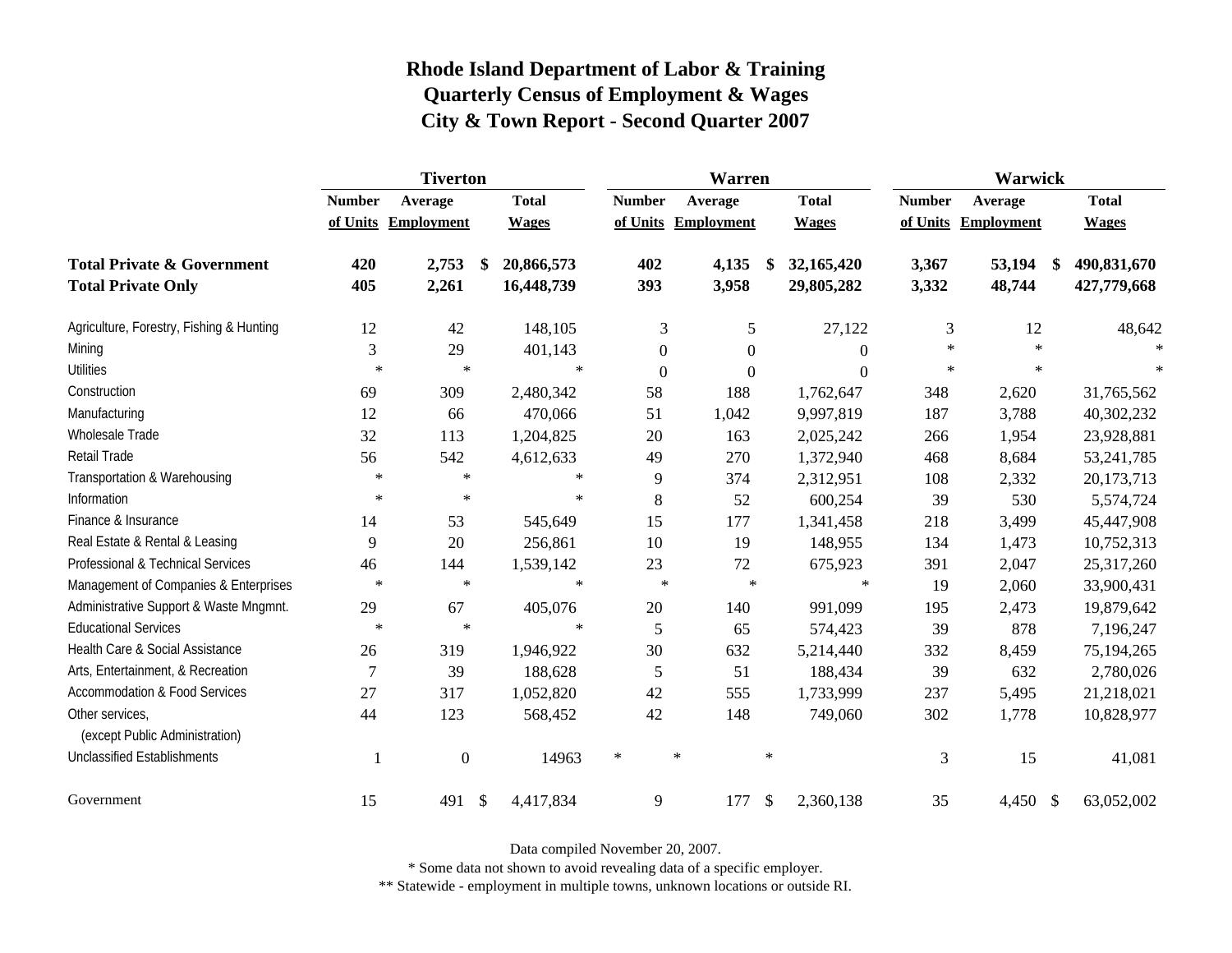|                                                   | Westerly       |                        |                  |                  | <b>West Greenwich</b> |                             | <b>West Warwick</b> |                     |                  |  |  |
|---------------------------------------------------|----------------|------------------------|------------------|------------------|-----------------------|-----------------------------|---------------------|---------------------|------------------|--|--|
|                                                   | <b>Number</b>  | Average                | <b>Total</b>     | <b>Number</b>    | Average               | <b>Total</b>                | <b>Number</b>       | Average             | <b>Total</b>     |  |  |
|                                                   |                | of Units Employment    | <b>Wages</b>     |                  | of Units Employment   | <b>Wages</b>                |                     | of Units Employment | <b>Wages</b>     |  |  |
| <b>Total Private &amp; Government</b>             | 898            | 10,523                 | 88,287,988<br>\$ | 217              | 4,158                 | 61,229,141<br>$\frac{1}{2}$ | 636                 | 9,399               | 88,055,089<br>-S |  |  |
| <b>Total Private Only</b>                         | 879            | 9,413                  | 74,220,529       | 209              | 3,685                 | 55,643,898                  | 621                 | 8,283               | 70,949,721       |  |  |
| Agriculture, Forestry, Fishing & Hunting          | $\ast$         | $\ast$                 | $\ast$           | $\ast$           | $\ast$                | $\ast$                      | $\boldsymbol{0}$    | $\boldsymbol{0}$    | $\boldsymbol{0}$ |  |  |
| Mining                                            | $\ast$         | $\ast$                 | $\ast$           | $\boldsymbol{0}$ | $\mathbf{0}$          | $\theta$                    | $\ast$              | $\ast$              |                  |  |  |
| <b>Utilities</b>                                  | $\ast$         | $\ast$                 | $\ast$           | $\boldsymbol{0}$ | $\overline{0}$        | $\theta$                    | $\overline{0}$      | $\overline{0}$      | $\overline{0}$   |  |  |
| Construction                                      | 105            | 373                    | 3,554,012        | 59               | 201                   | 2,134,687                   | 99                  | 408                 | 3,410,076        |  |  |
| Manufacturing                                     | 32             | 944                    | 9,633,078        | $\ast$           | $\ast$                | $\ast$                      | 37                  | 1,728               | 18,891,861       |  |  |
| Wholesale Trade                                   | 36             | 89                     | 1,088,811        | 14               | 258                   | 3,793,676                   | 30                  | 355                 | 3,979,637        |  |  |
| Retail Trade                                      | 137            | 2,175                  | 12,973,698       | 11               | 57                    | 280,375                     | 93                  | 1,092               | 7,615,768        |  |  |
| Transportation & Warehousing                      | 16             | 57                     | 319,782          | $\ast$           | $\ast$                | $\ast$                      | 10                  | 278                 | 2,222,537        |  |  |
| Information                                       | 15             | 353                    | 4,511,900        | $\ast$           | $\ast$                | $\ast$                      | $\ast$              | $\ast$              | $\ast$           |  |  |
| Finance & Insurance                               | 29             | 324                    | 3,913,608        | $\boldsymbol{7}$ | 43                    | 613,936                     | 32                  | 1,034               | 9,850,369        |  |  |
| Real Estate & Rental & Leasing                    | 31             | 87                     | 562,686          | 3                | 13                    | 290,870                     | 26                  | 97                  | 814,622          |  |  |
| Professional & Technical Services                 | 76             | 224                    | 2,711,818        | 23               | 411                   | 7,682,724                   | 43                  | 75                  | 881,085          |  |  |
| Management of Companies & Enterprises             | $\ast$         | $\ast$                 | $\ast$           | $\ast$           | $\ast$                | $\ast$                      | $\ast$              | $\ast$              | $\star$          |  |  |
| Administrative Support & Waste Mngmnt.            | 47             | 151                    | 851,226          | 23               | 218                   | 1,572,135                   | 28                  | 162                 | 1,033,985        |  |  |
| <b>Educational Services</b>                       | 7              | 42                     | 466,161          | $\ast$           | $\ast$                | $\ast$                      | $\overline{7}$      | 44                  | 171,775          |  |  |
| Health Care & Social Assistance                   | 108            | 2,017                  | 19,955,111       | $\,8\,$          | 94                    | 580,552                     | 42                  | 786                 | 6,312,500        |  |  |
| Arts, Entertainment, & Recreation                 | 37             | 383                    | 2,136,505        | $\ast$           | $\ast$                | $\ast$                      | 10                  | 55                  | 291,035          |  |  |
| <b>Accommodation &amp; Food Services</b>          | 97             | 1,334                  | 4,889,636        | 14               | 200                   | 717,398                     | 66                  | 838                 | 2,636,569        |  |  |
| Other services,<br>(except Public Administration) | 94             | 464                    | 2,009,466        | 13               | 28                    | 102,188                     | 90                  | 335                 | 1,789,358        |  |  |
| <b>Unclassified Establishments</b>                | $\overline{2}$ | $\overline{2}$         | 4660             |                  |                       |                             | $\mathfrak{2}$      |                     | 942              |  |  |
| Government                                        | 19             | 1,111<br>$\frac{1}{2}$ | 14,067,459       | $\,8\,$          | 475                   | \$<br>5,585,243             | 15                  | $1,116$ \$          | 17,105,368       |  |  |

Data compiled November 20, 2007.

\* Some data not shown to avoid revealing data of a specific employer.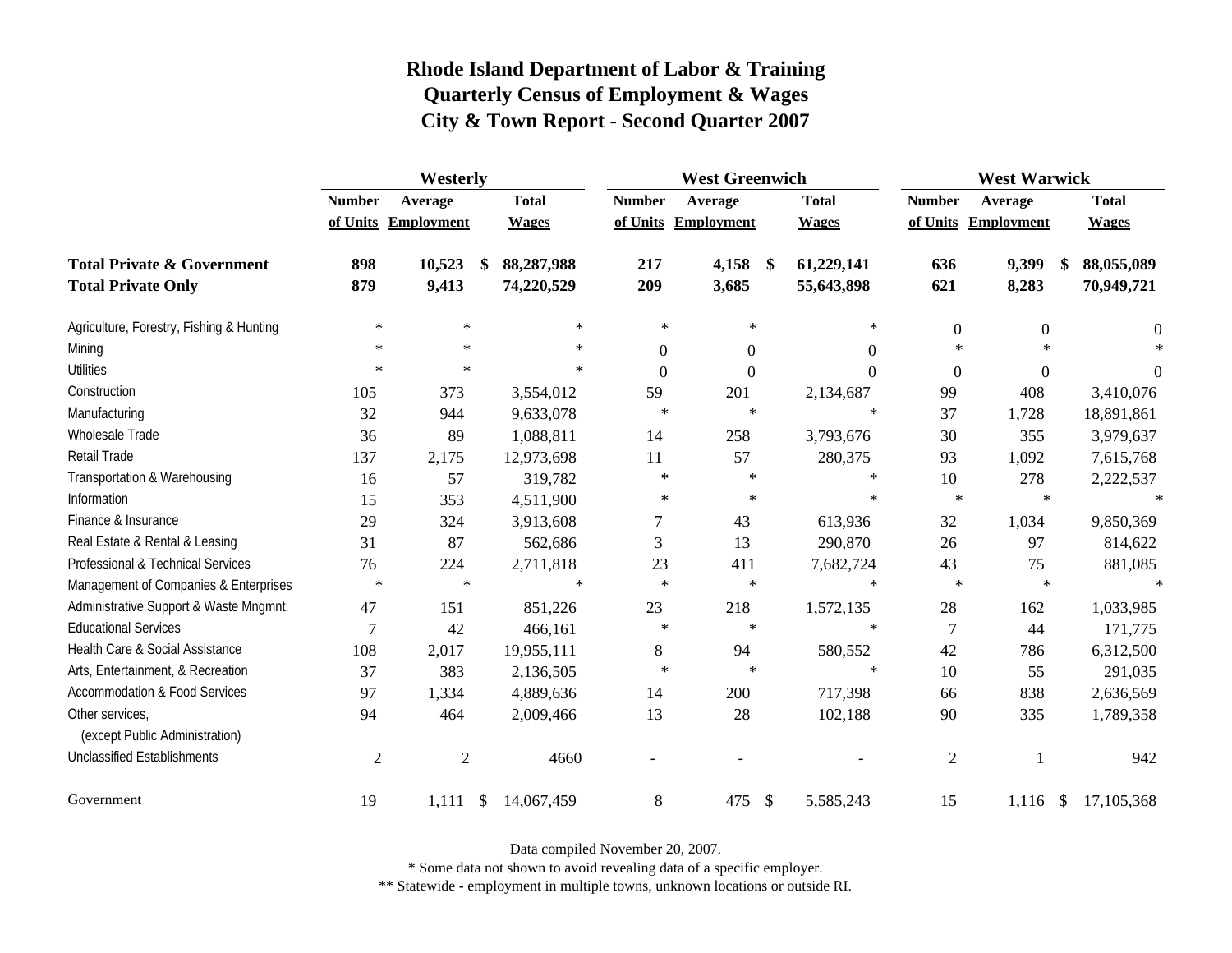|                                          |                          | Woonsocket        |    |                  | Statewide **  |                     |              |                |  |  |  |  |
|------------------------------------------|--------------------------|-------------------|----|------------------|---------------|---------------------|--------------|----------------|--|--|--|--|
|                                          | <b>Number</b><br>Average |                   |    | <b>Total</b>     | <b>Number</b> | Average             | <b>Total</b> |                |  |  |  |  |
|                                          | of Units                 | <b>Employment</b> |    | <b>Wages</b>     |               | of Units Employment |              | <b>Wages</b>   |  |  |  |  |
| <b>Total Private &amp; Government</b>    | 882                      | 15,663            | \$ | 170,386,824      | 2,497         | 7,222               | \$           | 98,578,392     |  |  |  |  |
| <b>Total Private Only</b>                | 861                      | 13,928            |    | 146,817,347      | 2,494         | 7,217               |              | 98,549,022     |  |  |  |  |
| Agriculture, Forestry, Fishing & Hunting | $\boldsymbol{0}$         | $\boldsymbol{0}$  |    | $\theta$         | $\mathbf{0}$  | $\overline{0}$      |              | $\overline{0}$ |  |  |  |  |
| Mining                                   | $\boldsymbol{0}$         | $\mathbf{0}$      |    | $\theta$         | $\theta$      | 0                   |              | $\Omega$       |  |  |  |  |
| <b>Utilities</b>                         | $\boldsymbol{0}$         | $\boldsymbol{0}$  |    | $\boldsymbol{0}$ | $\theta$      | 0                   |              | $\Omega$       |  |  |  |  |
| Construction                             | 80                       | 315               |    | 2,795,722        | 214           | 752                 |              | 9,105,996      |  |  |  |  |
| Manufacturing                            | 69                       | 1,334             |    | 13,265,389       | 16            | 19                  |              | 284,532        |  |  |  |  |
| <b>Wholesale Trade</b>                   | 58                       | 400               |    | 4,772,848        | 868           | 1,655               |              | 35,592,098     |  |  |  |  |
| <b>Retail Trade</b>                      | 129                      | 1,999             |    | 13,491,236       | $\ast$        | $\ast$              |              |                |  |  |  |  |
| Transportation & Warehousing             | 18                       | 849               |    | 6,655,336        | 34            | 41                  |              | 569,980        |  |  |  |  |
| Information                              | 9                        | 153               |    | 1,261,750        | 102           | 178                 |              | 2,868,318      |  |  |  |  |
| Finance & Insurance                      | 23                       | 235               |    | 2,429,942        | 103           | 265                 |              | 5,085,504      |  |  |  |  |
| Real Estate & Rental & Leasing           | 35                       | 161               |    | 971,867          | 28            | 52                  |              | 822,138        |  |  |  |  |
| Professional & Technical Services        | 65                       | 396               |    | 5,576,511        | $\ast$        | $\ast$              | $\ast$       |                |  |  |  |  |
| Management of Companies & Enterprises    | 6                        | 1,694             |    | 51,585,718       | 27            | 152                 |              | 3,685,545      |  |  |  |  |
| Administrative Support & Waste Mngmnt.   | 33                       | 564               |    | 4,352,196        | 292           | 1,465               |              | 10,006,718     |  |  |  |  |
| <b>Educational Services</b>              | 15                       | 382               |    | 3,154,649        | 32            | 99                  |              | 468,978        |  |  |  |  |
| Health Care & Social Assistance          | 111                      | 3,573             |    | 29,684,537       | 42            | 163                 |              | 2,647,347      |  |  |  |  |
| Arts, Entertainment, & Recreation        | 8                        | 96                |    | 405,866          | 19            | 29                  |              | 263,144        |  |  |  |  |
| <b>Accommodation &amp; Food Services</b> | 97                       | 1,226             |    | 4,020,889        | 34            | 178                 |              | 1,184,077      |  |  |  |  |
| Other services,                          | 103                      | 550               |    | 2,391,991        | 82            | 170                 |              | 2,229,300      |  |  |  |  |
| (except Public Administration)           |                          |                   |    |                  |               |                     |              |                |  |  |  |  |
| <b>Unclassified Establishments</b>       | $\overline{2}$           | 1                 |    | 900              | 114           | 96                  |              | 991,153        |  |  |  |  |
| Government                               | 21                       | 1,737             | S. | 23,569,477       | 3             | 5                   | \$           | 29,370         |  |  |  |  |

Data compiled November 20, 2007.

\* Some data not shown to avoid revealing data of a specific employer.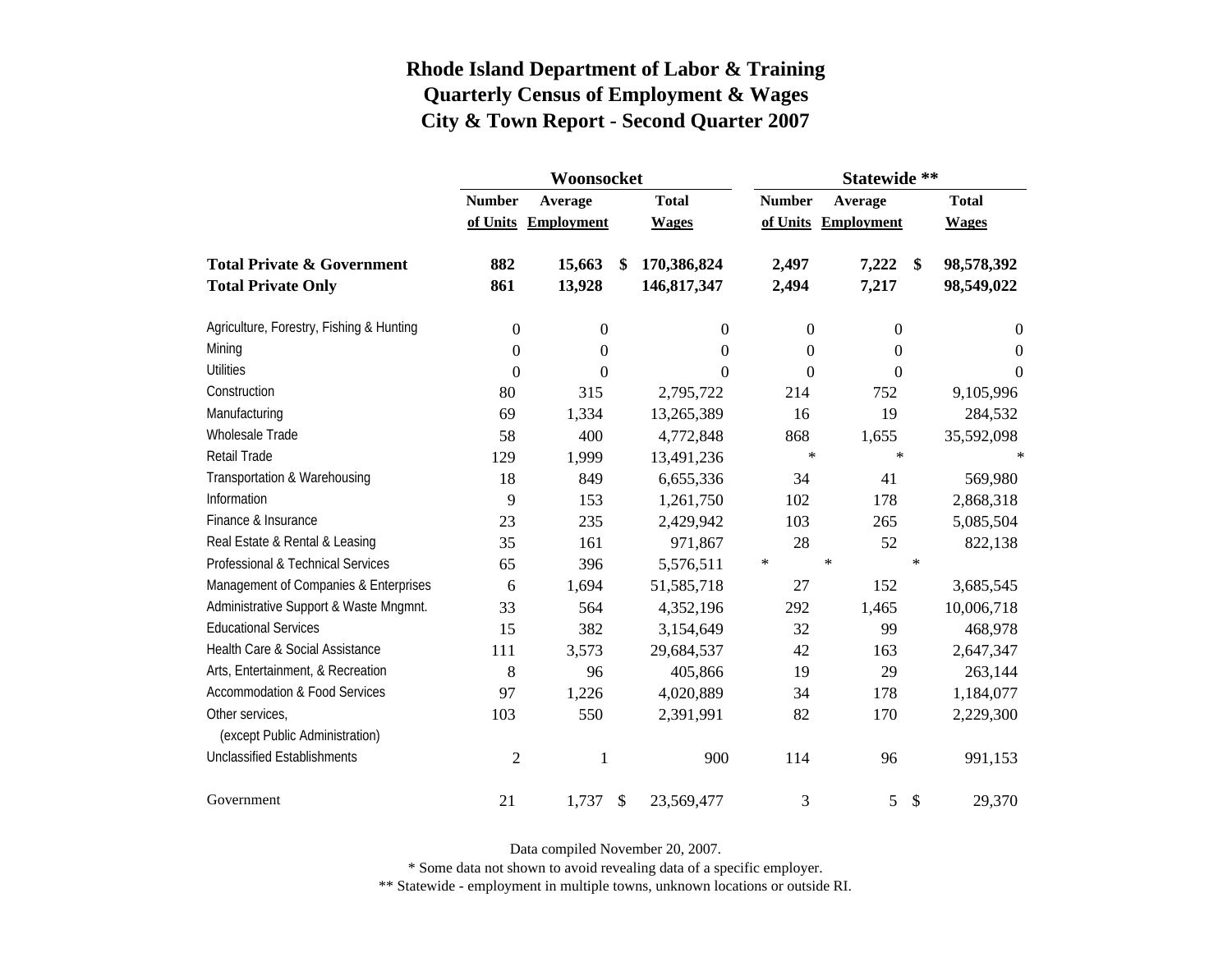|                                                   |                | <b>Bristol County</b> |      |               |               |        | <b>Kent County</b> |               |              | <b>Newport County</b> |                         |  |              |
|---------------------------------------------------|----------------|-----------------------|------|---------------|---------------|--------|--------------------|---------------|--------------|-----------------------|-------------------------|--|--------------|
|                                                   | <b>Number</b>  | Average               |      | <b>Total</b>  | <b>Number</b> |        | Average            |               | <b>Total</b> | <b>Number</b>         | Average                 |  | <b>Total</b> |
|                                                   |                | of Units Employment   |      | <b>Wages</b>  | of Units      |        | <b>Employment</b>  |               | <b>Wages</b> |                       | of Units Employment     |  | <b>Wages</b> |
| <b>Total Private &amp; Government</b>             | 1,517          | 15,283                | \$   | 126, 647, 768 | 5,771         |        | 82,734             | -S            | 775,006,794  | 3,410                 | 40,387<br><sup>\$</sup> |  | 416,368,024  |
| <b>Total Private Only</b>                         | 1,482          | 13,135                |      | 100,979,966   | 5,681         |        | 74,480             |               | 665,396,728  | 3,315                 | 33,098                  |  | 290,408,269  |
| Agriculture, Forestry, Fishing & Hunting          | 6              | 22                    |      | 146,547       | 11            |        | 46                 |               | 210,009      | 48                    | 273                     |  | 1,753,679    |
| Mining                                            | $\Omega$       | $\mathbf{0}$          |      | $\Omega$      | $\ast$        | $\ast$ |                    | $\ast$        |              | 5                     | 39                      |  | 479,077      |
| <b>Utilities</b>                                  | $\Omega$       | $\Omega$              |      | $\Omega$      | $\ast$        |        | $\ast$             |               | $\ast$       | $\ast$                | $\ast$                  |  |              |
| Construction                                      | 232            | 941                   |      | 9,259,912     | 739           |        | 4,235              |               | 47,123,924   | 406                   | 1,921                   |  | 18,854,815   |
| Manufacturing                                     | 131            | 2,407                 |      | 23,199,061    | 312           |        | 9,018              |               | 112,384,871  | 97                    | 3,167                   |  | 48,674,222   |
| Wholesale Trade                                   | 96             | 384                   |      | 5,959,448     | 439           |        | 3,149              |               | 41,845,082   | 198                   | 663                     |  | 7,680,994    |
| Retail Trade                                      | 158            | 1,421                 |      | 7,970,886     | 741           |        | 12,328             |               | 77,539,739   | 458                   | 4,291                   |  | 28, 201, 753 |
| Transportation & Warehousing                      | 21             | 418                   |      | 2,683,571     | 148           |        | 3,235              |               | 26,955,766   | 71                    | 496                     |  | 2,535,949    |
| Information                                       | 24             | 153                   |      | 1,676,289     | 75            |        | 1,512              |               | 16,835,372   | 55                    | 600                     |  | 7,947,150    |
| Finance & Insurance                               | 52             | 401                   |      | 4,051,948     | 336           |        | 5,159              |               | 62,399,111   | 119                   | 844                     |  | 11,237,566   |
| Real Estate & Rental & Leasing                    | 43             | 83                    |      | 772,514       | 226           |        | 1,821              |               | 13,761,896   | 136                   | 768                     |  | 6,352,278    |
| Professional & Technical Services                 | 140            | 290                   |      | 3,040,516     | 624           |        | 3,217              |               | 43,544,845   | 415                   | 3,078                   |  | 47,171,866   |
| Management of Companies & Enterprises             | 8              | 43                    |      | 635,009       | 29            |        | 2,266              |               | 36,384,533   | 23                    | 523                     |  | 6,283,552    |
| Administrative Support & Waste Mngmnt.            | 93             | 392                   |      | 2,974,398     | 346           |        | 3,381              |               | 26,643,572   | 195                   | 1,275                   |  | 9,723,297    |
| <b>Educational Services</b>                       | 24             | 1,507                 |      | 14,241,650    | 68            |        | 1,280              |               | 9,569,251    | 50                    | 1,314                   |  | 13,931,303   |
| Health Care & Social Assistance                   | 110            | 2,023                 |      | 13,928,341    | 508           |        | 11,363             |               | 97,752,848   | 238                   | 4,176                   |  | 30,359,127   |
| Arts, Entertainment, & Recreation                 | 30             | 343                   |      | 1,940,047     | 73            |        | 886                |               | 3,892,004    | 95                    | 1,636                   |  | 9,823,732    |
| <b>Accommodation &amp; Food Services</b>          | 123            | 1,634                 |      | 5,219,348     | 444           |        | 8,775              |               | 32,175,153   | 356                   | 6,306                   |  | 28,532,911   |
| Other services,<br>(except Public Administration) | 187            | 674                   |      | 3,272,665     | 549           |        | 2,773              |               | 16,072,056   | 340                   | 1,673                   |  | 9,896,795    |
| <b>Unclassified Establishments</b>                | $\overline{4}$ |                       |      | 7,816         | 8             |        | 21                 |               | 92,119       | $\ast$                | $\ast$                  |  | $\ast$       |
| Government                                        | 35             | 2,145                 | - \$ | 25,667,802    | 90            |        | 8,254              | $\mathcal{S}$ | 109,610,066  | 95                    | 7,289<br>$\mathcal{S}$  |  | 125,959,755  |

Data compiled November 20, 2007.

\* Some data not shown to avoid revealing data of a specific employer.